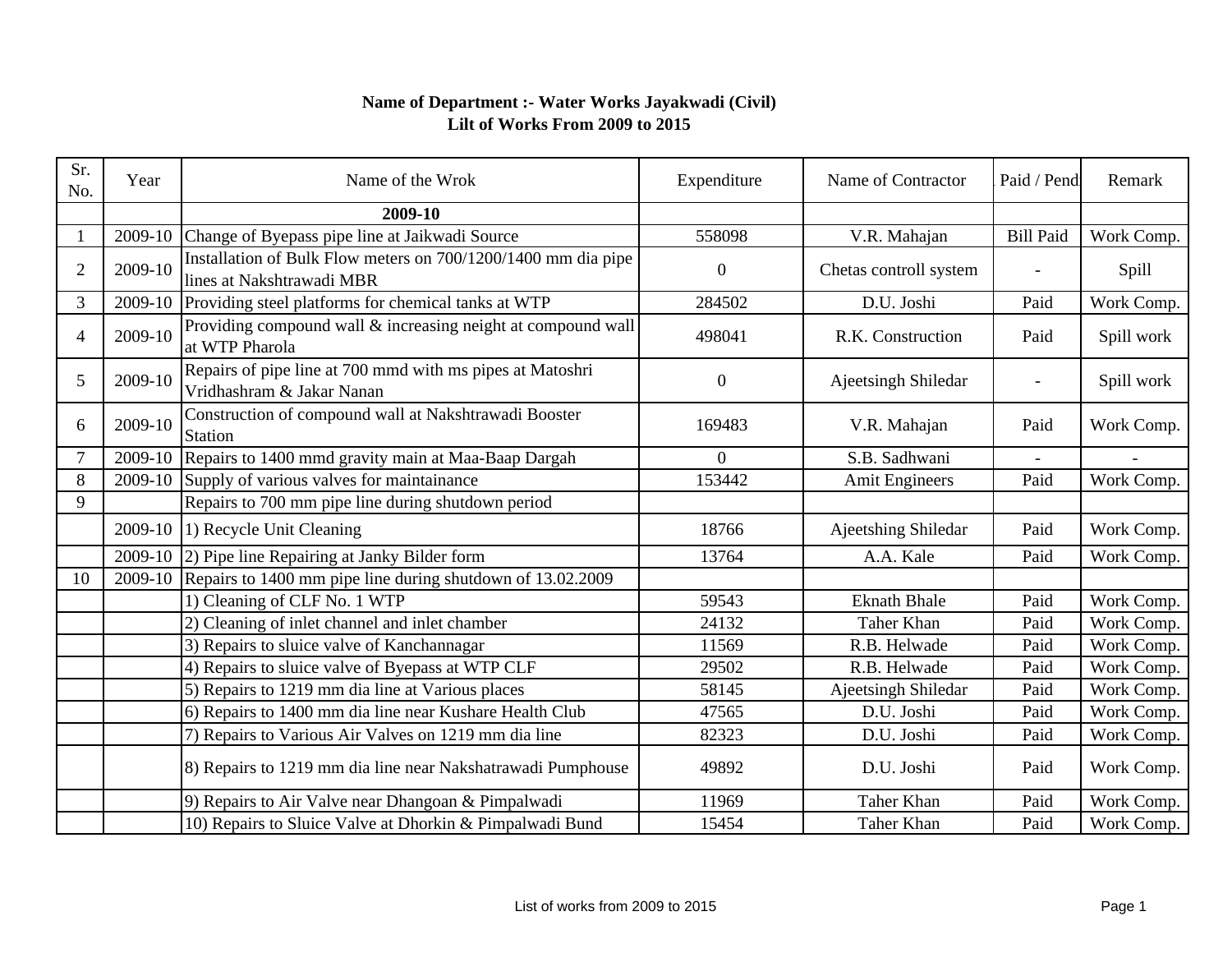|    |         | 11) Fixing of Butterfly valve near Dhorkin Pumphouse (Civil<br>Work)             | 10086          | S.Y. Doiphode              | Paid                     | Work Comp. |
|----|---------|----------------------------------------------------------------------------------|----------------|----------------------------|--------------------------|------------|
|    |         | 12) Fixing of Butterfly valve near Dhorkin Pumphouse                             | 125079         | Nishidh Tredars Mumbai     | Paid                     | Work Comp. |
|    |         | 13) Repairs to 1400 mm dia G.M. near Gani Hotel Railway<br>Station & Over Bridge | 80000          | Ajeetsing Shiledar         | Paid                     | Work Comp. |
|    |         | 14) Repairs to 1400 mm dia G.M. near Agri School                                 | 35541          | D.U. Joshi                 | Paid                     | Work Comp. |
|    |         | 15) Repairs to 1400 mm dia G.M. near Kanchanwadi flour mill                      | 40983          | Ajeetsing Shiledar         | Paid                     | Work Comp. |
|    |         | 16) Fixing of 200 mm dia Air valve balls                                         | 19570          | Taher Khan                 | Paid                     | Work Comp. |
|    |         | 17) Repairs to various Air valves & Sluils Valves                                | 8883           | Taher Khan                 | Paid                     | Work Comp. |
|    |         | 18) Fixing of Butterfly valve near Dhorkin Pumphouse (Civil<br>Work)             | 20208          | S.Y. Doiphode              | Paid                     | Work Comp. |
|    |         | 19) Fixing of Butterfly valve near Dhorkin Pumphouse                             | 143918         | Nishidh Tredars Mumbai     | Paid                     | Work Comp. |
|    |         | 20) Repairs to NRV & Manhole at Jaikwadi                                         | 18919          | S.Y. Doiphode              | Paid                     | Work Comp. |
|    |         | 21) Repairs to 400 mm dia SV at Bird Santochry                                   | 13962          | S.Y. Doiphode              | Paid                     | Work Comp. |
| 11 | 2009-10 | Fixing of ladder at New scheme pump house Jayakwadi                              | $\overline{0}$ | Taher Khan                 |                          | Spill      |
| 12 | 2009-10 | Repairs to Toilet Unit at Jayakwadi                                              | $\overline{0}$ | Taher Khan                 |                          | Spill      |
| 13 | 2009-10 | Cleaning of Rawwater sump at Dhorkin Pump house                                  | $\Omega$       | <b>Bajrang Enterprises</b> | $\overline{\phantom{a}}$ | Spill      |
| 14 | 2009-10 | Cleaning of Recycl Unit at WTP                                                   | 23868          | Ajeetsing Shiledar         | Paid                     | Work Comp. |
| 15 | 2009-10 | Repairs to 700 mm dia GM Near Walmi                                              | 23331          | D.U. Joshi                 | Paid                     | Work Comp. |
| 16 |         | 2009-10 Providing Guniting to N.wadi MBR                                         | $\theta$       | V.R. Mahajan               |                          | Spill      |
| 17 | 2009-10 | Repairs to 700 mm & RWRM near Mahanubhav Ashram                                  | 149057         | D.U. Joshi/Ajeetsingh      | Paid                     | Work Comp. |
| 18 | 2009-10 | Repairs to 1219 mm & RWRM near Bidkin Village (26.3.09)                          | 58990          | D.U.Joshi                  | Paid                     | Work Comp. |
| 19 | 2009-10 | Repairs to 700 mm & GM at silkmill colony                                        | 123898         | D.U.Joshi                  | Paid                     | Work Comp. |
| 20 | 2009-10 | Repairs to 700 mm & RWRM at N.wadi P/H (14.5.09)                                 | 34222          | Ajeetsingh Shiledar        | Paid                     | Work Comp. |
| 21 | 2009-10 | Repairs to 700 mm & GM at Walmi gate (14.5.09)                                   | 35276          | D.U.Joshi                  | Paid                     | Work Comp. |
| 22 | 2009-10 | Repairs to 700 mm & RWRM at Dhkefal Phata (3.7.09)                               | 181825         | Ajeetsingh Shiledar        | Paid                     | Work Comp. |
| 23 | 2009-10 | Repairs to 700 mm & GM near Police Chowki beed by pass<br>(3.7.09)               | 42311          | D.U.Joshi                  | Paid                     | Work Comp. |
| 24 | 2009-10 | supply of various valves for Pharola WTP                                         | $\Omega$       | A.A. Kale                  | Paid                     | Spill      |
| 25 | 2009-10 | Providing outlet pipes for chlorinator of Pharola WTP                            | 64782          | A.A. Kale                  | Paid                     | Work Comp. |
| 26 | 2009-10 | Repairs to 1219 mm & line near Maroti Fertochem on dt.<br>16.5.09                | 23280          | Ajeetsingh Shiledar        | Paid                     | Work Comp. |
| 27 | 2009-10 | Cleaning of recycl Unit & Providing mesh to unit                                 | 24115          | D.U.Joshi                  | Paid                     | Work Comp. |
| 28 | 2009-10 | Supply of 3.0 HP pumpset for maintainance work                                   | 24800          | Ajeetsingh Shiledar        | Paid                     | Work Comp. |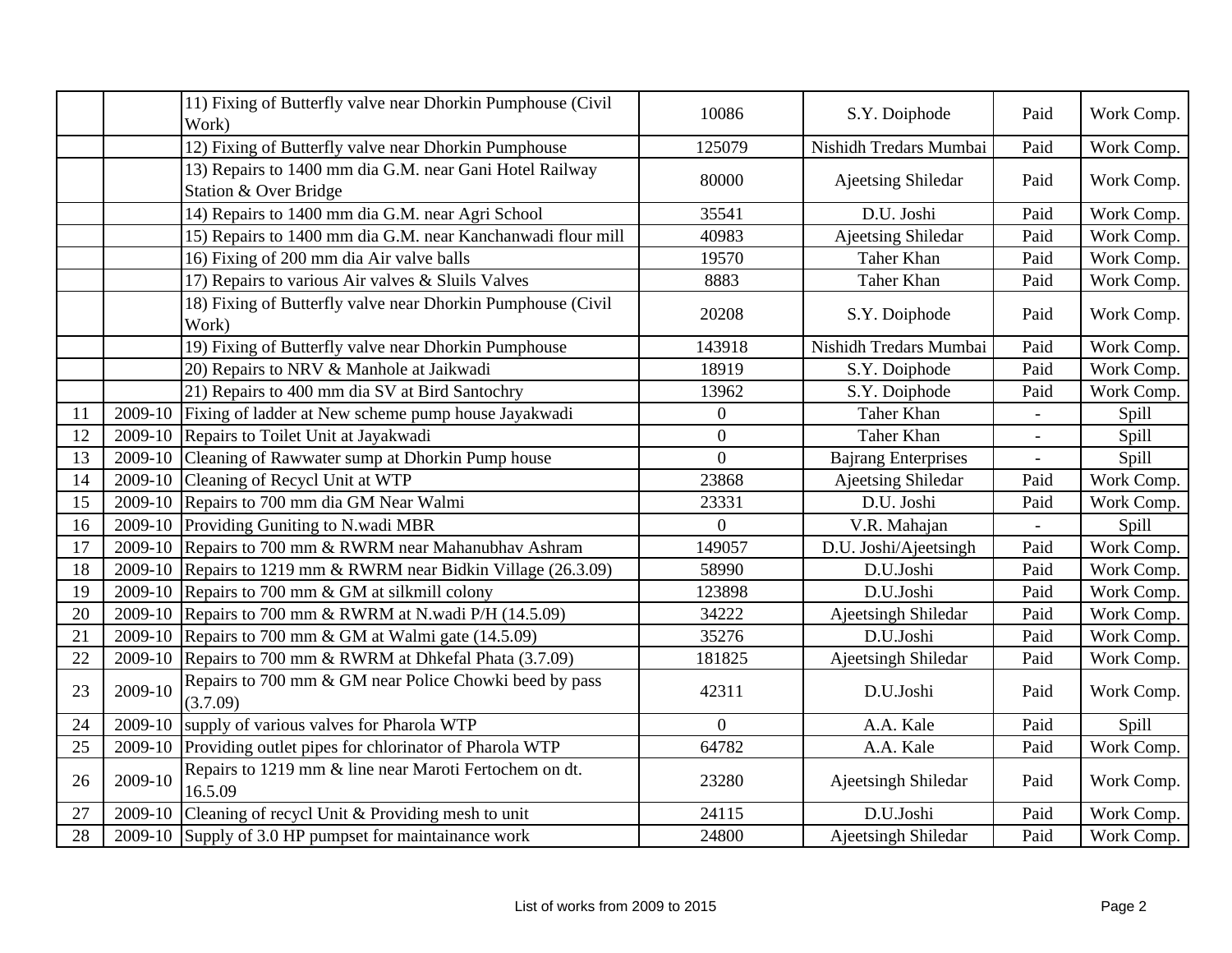| 29 |         | 2009-10 Fixing of sluice valve on staff quarter line                                      | 23757            | A.A. Kale                 | Paid | Work Comp. |
|----|---------|-------------------------------------------------------------------------------------------|------------------|---------------------------|------|------------|
| 30 |         | 2009-10 Supply of 100 $&$ sluice valve for Fharola WTP                                    | 24379            | A.A. Kale                 | Paid | Work Comp. |
| 31 |         | 2009-10 Applying Epoxy morter screeding to filter pipes                                   | 24340            | D.U.Joshi                 | Paid | Work Comp. |
| 32 |         | 2009-10 Fixing G.I. raling, refilling air breatning app at WTP                            | 24047            | D.U.Joshi                 | Paid | Work Comp. |
| 33 |         | 2009-10 fixing main to recycle unit                                                       | 24150            | D.U.Joshi                 | Paid | Work Comp. |
| 34 | 2009-10 | Providing concrete parement infront at chemical house at WTP                              | 194959           | A.A. Kale                 | Paid | Work Comp. |
| 35 | 2009-10 | Supply at Chlorinetors for Pharola WTP                                                    | $\boldsymbol{0}$ | Aachla Electricals Mumbai | Paid | Spill      |
| 36 | 2009-10 | Repairs to 700 mm & GM Near Tirupati enclave & Rly stn<br>petrol pump on 4.09.09          | 59283            | Ajeetsingh Shiledar       | Paid | Work Comp. |
| 37 | 2009-10 | Repairs to 700 mm & GM near N.wadi pump house & infront at<br>H/o Shri Muley dt. 10.10.09 | 65913            | Ajeetsingh Shiledar       | Paid | Work Comp. |
| 38 | 2009-10 |                                                                                           | 67415            | D.U. Joshi                | Paid | Work Comp. |
| 39 |         | 2009-10 Repairs to 700 mm & RWRM near Dhorkin O/H on dt.24.09.09                          | 121548           | Ajeetsingh Shiledar       | Paid | Spill      |
| 40 |         | 2009-10 Supply at gear box for Fharola WTP                                                | $\overline{0}$   | A.A. Kale                 | Paid | Spill      |
| 41 |         | 2009-10 Construction at platform for Chemical at WTP Pharola                              | 88749            | A.A. Kale                 | Paid | Work Comp. |
| 42 |         | 2009-10 Repairs to 700 mm & GM near walmi compound                                        | 24408            | D.U.Joshi                 | Paid | Work Comp. |
| 43 |         | 2009-10 Providing sandnag cofferdam at MBR                                                | 24895            | D.U.Joshi                 | Paid | Work Comp. |
| 44 |         | 2009-10 Supply of air valves ball for 1400 line                                           | 23993            | D.U.Joshi                 | Paid | Work Comp. |
| 45 |         | 2009-10 Repairs to 700 GM near Rly stn Bhaji Mandi                                        | 24818            | D.U.Joshi                 | Paid | Work Comp. |
| 46 |         | 2009-10 Supply of checknut & spindle rod for Kranti chowk Valve                           | 24895            | <b>Eknath Bhale</b>       | Paid | Work Comp. |
| 47 |         | 2009-10 Supply & errection of SMT chain Puley Hoiest at Jaikwadi                          | 24785            | D.U.Joshi                 | Paid | Work Comp. |
| 48 |         | 2009-10 Supply at SBR gasket for 1400 & pipe line                                         | 24726            | D.U.Joshi                 | Paid | Work Comp. |
| 49 |         | 2009-10 Repairs to air valve chamber on 700 mm & GM                                       | 24778            | D.U.Joshi                 | Paid | Work Comp. |
| 50 |         | 2009-10 Supply at SBR gasket for 700 mm & pipe line                                       | 24960            | D.U.Joshi                 | Paid | Work Comp. |
| 51 |         | 2009-10 Repairs to 700 mm $\&$ line at MBR turning                                        | 24491            | D.U.Joshi                 | Paid | Work Comp. |
| 52 | 2009-10 | Cleaning at gackwal at new scheme                                                         | 23935            | Ajeetsingh Shiledar       | Paid | Work Comp. |
| 53 |         | 2009-10 Cleaning at old scheme jackral                                                    | 24485            | Ajeetsingh Shiledar       | Paid | Work Comp. |
| 54 | 2009-10 | Providing epoxy to pipe line at emergency headwork                                        | 24485            | Ajeetsingh Shiledar       | Paid | Work Comp. |
| 55 |         | 2009-10 Chainging air valve near on 1219 mm & pipe line                                   | 24495            | Ajeetsingh Shiledar       | Paid | Work Comp. |
| 56 |         | 2009-10 Replacement at air valve ball on 700 mm & pipe line                               | 23988            | Ajeetsingh Shiledar       | Paid | Work Comp. |
| 57 | 2009-10 | Conducting location survey of main pipe line near Rly. Stn.<br>Dhorkin & BPT              | 24344            | D.U.Joshi                 | Paid | Work Comp. |
| 58 |         | 2009-10 Construction of OCR wall at 48 lackh MBR                                          |                  | D.U.Joshi                 | Paid | spill      |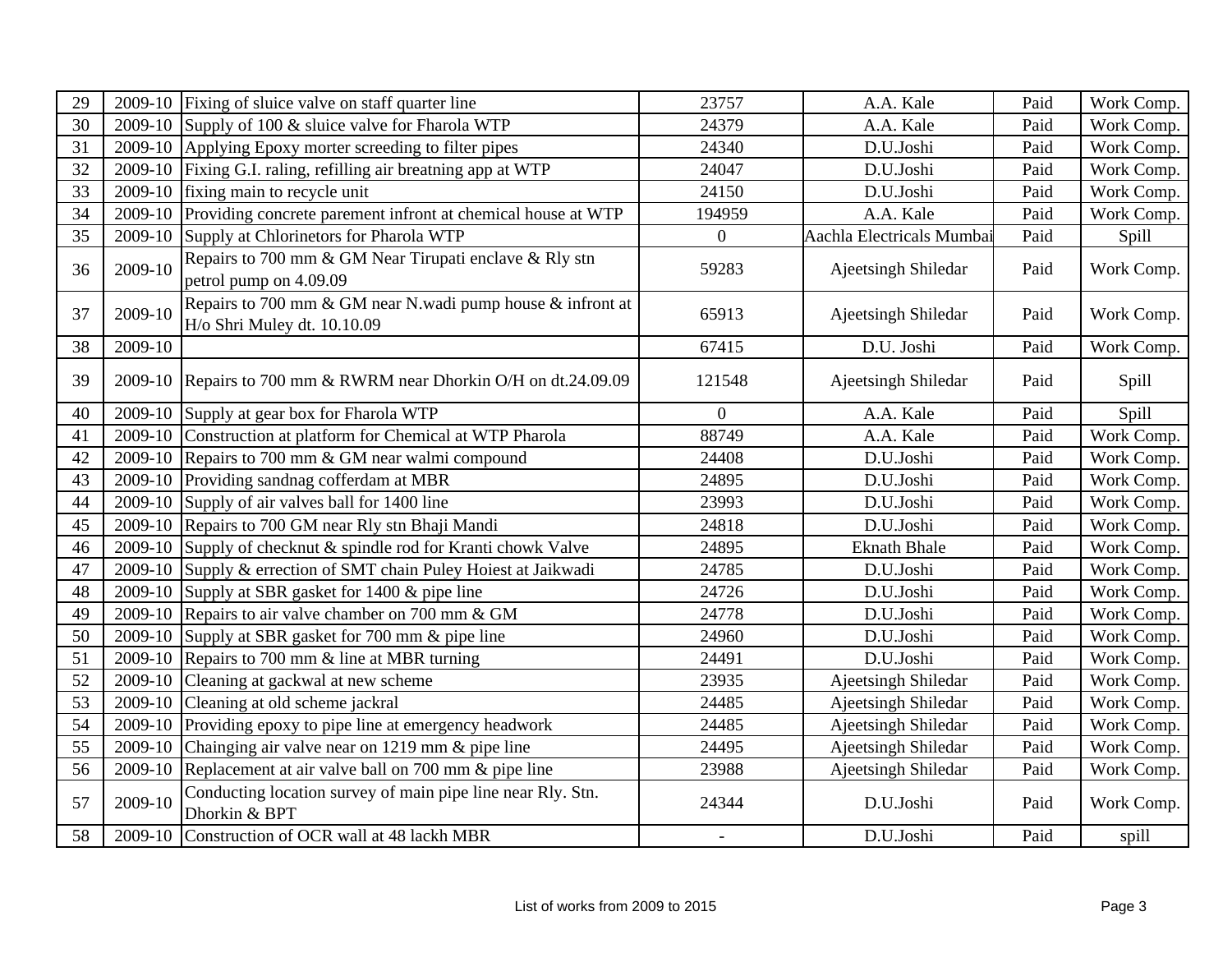| 59 |         | 2009-10 Supply at air valve balls for 700 mm & pipe line                       | 24698            | Ajeetsingh Shiledar           | Paid | Work Comp. |
|----|---------|--------------------------------------------------------------------------------|------------------|-------------------------------|------|------------|
| 60 | 2009-10 | Providing MS Mesh to approch channel at new scheme                             | 24548            | Ajeetsingh Shiledar           | Paid | Work Comp. |
| 61 | 2009-10 | Cleaning of old scheme approch channel at Jaikwadi                             | 24950            | <b>Rock line Construction</b> | Paid | Work Comp. |
| 62 |         | 2009-10 Cleaning of new scheme approch channel at Jaikwadi                     | 24925            | <b>Rock line Construction</b> | Paid | Work Comp. |
| 63 | 2009-10 | Repairs to 700 mm & RWRM near Dhorkin Pump House                               | 24139            | Rock line Construction        | Paid | Work Comp. |
| 64 | 2009-10 | Providing protection to air valve near sajed nagar                             | 24895            | Rock line Construction        | Paid | Work Comp. |
| 65 |         | 2009-10 Repairs to 700 mm & RWRM near openjail & Jaikwadi colony               | 24303            | Rock line Construction        | Paid | Work Comp. |
| 66 | 2009-10 |                                                                                |                  |                               |      |            |
| 67 | 2009-10 | Repairs to 700 mm dia pipe line Paithan MIDC, Saint John<br>School             | 24874            | <b>Rock line Construction</b> | Paid | Work Comp. |
| 68 | 2009-10 | Repairs to 700 mm dia pipe line by fixing MS Clamps in place<br>of wooden pegs | 24766            | <b>Rock line Construction</b> | Paid | Work Comp. |
| 69 | 2009-10 | Repairs to 700 mm dia pipe line Near Agrocol Company,<br>Niranjan Factroy      | 24404            | <b>Rock line Construction</b> | Paid | Work Comp. |
| 70 | 2009-10 | Providing 80 mm dia Air valve at Goldee cinema                                 | 23062            | <b>Rock line Construction</b> | Paid | Work Comp. |
| 71 | 2009-10 | Repairs to 700 mm dia pipe line Near Y Junction of Dhorkin<br>Pump House       | 24750            | <b>Rock line Construction</b> | Paid | Work Comp. |
| 72 | 2009-10 | Repairs to 700 mm dia pipe line Near Darga MIDC Paithan                        | 24857            | <b>Rock line Construction</b> | Paid | Work Comp. |
| 73 | 2009-10 | Repairs to 700 mm dia pipe line Near Jaikwadi colony and<br>Farshi Nallah      | 24823            | A.A. Kale                     | Paid | Work Comp. |
| 74 | 2009-10 | Construction of valve chember at Pimpalwadi Busstop                            | $\overline{0}$   | A.A. Kale                     |      | Spill      |
| 75 | 2009-10 | Repairs to vairous air valve on 1219 RWRM                                      | 24201            | A.A. Kale                     | Paid | Work Comp. |
| 76 | 2009-10 | Providing side protection work at Dhorkin Pump house                           | 24733            | A.A. Kale                     | Paid | Work Comp. |
| 77 | 2009-10 | Providing Protection to scour valve at Pimpalwadi Bund                         | $\boldsymbol{0}$ |                               |      | Spill      |
| 78 | 2009-10 | Providing Chember for NRV at Jaikwadi                                          | $\boldsymbol{0}$ |                               |      | Spill      |
| 79 | 2009-10 | Providing 80 mm dia Air valve on 300 mm by pass line at<br>jaikwadi            | 24588            | S.B. Sadhwani                 | Paid | Work Comp. |
| 80 | 2009-10 | Providing epoxy pain to emergency headwork pipe line of old<br>scheme          | 24309            | <b>Rock line Construction</b> | Paid | Work Comp. |
| 81 | 2009-10 | Providing Concrete pavement for toilet block at Nakshtrawadi<br>pump house     | $\boldsymbol{0}$ |                               |      | Spill      |
| 82 | 2009-10 | Repairs to air valve at Suyog colony                                           | 24491            | <b>Rock line Construction</b> | Paid | Work Comp. |
| 83 |         | 2009-10 Providing MS Mesh to approch channel of old scheme                     | 24519            | Ajeetsing                     | Paid | Work Comp. |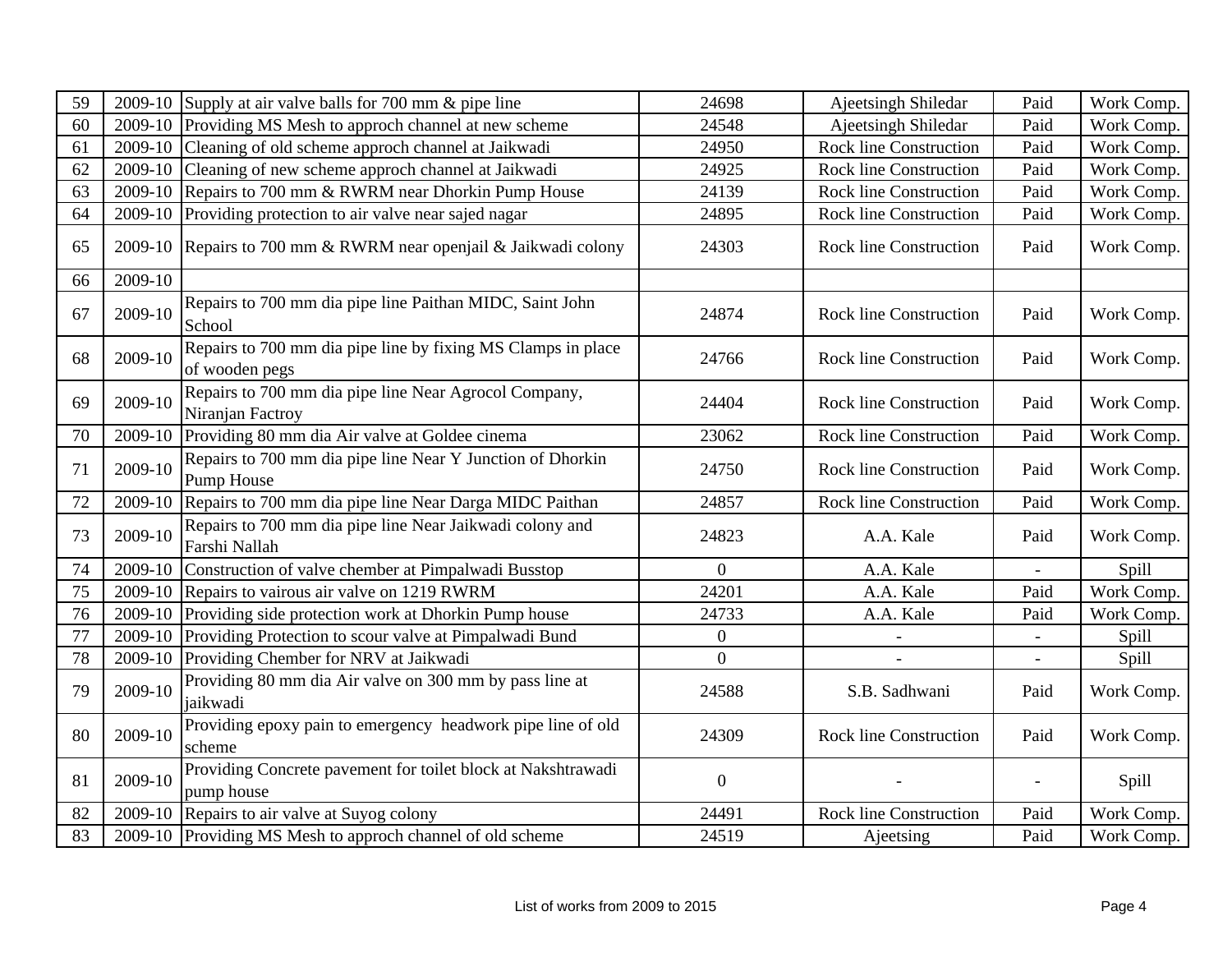| 84  |         | 2009-10 Supply of chlorine for Pharola WTP                                                 | 855426           | Rang rasayan Pune              | Paid | Work Comp. |
|-----|---------|--------------------------------------------------------------------------------------------|------------------|--------------------------------|------|------------|
| 85  |         | 2009-10 Supply of PAC Powder for Pharola WTP                                               | 2548800          | SVS Chemicals-pune             | Paid | Spill      |
| 86  |         | 2009-10 Supply of Bleaching Powder for Pharola WTP                                         | 1753427          | Chlorocem Ind.cota             | Paid | Spill      |
| 87  |         | 2009-10 Supply of Chlorine for Pharola WTP                                                 | 822705           | Madhumay Udyog-Mumba           | Paid | Spill      |
| 88  | 2009-10 | Providing Cadastral Survey for Parallel pipe line                                          | $\overline{0}$   | Seema Consultant               |      | Spill      |
| 89  | 2009-10 | Installation of Bulk Flow meters on 700/1200 mm dia pipe lines<br>at Jaikwadi              | $\boldsymbol{0}$ | Chetas controll system         |      | Spill      |
| 90  | 2009-10 | Transaction advisery servises (IIPDF) for parallel water supply<br>scheme                  | 4602000          | Crisil risk and infrastructure | Paid | Spill      |
|     |         | 2010-11                                                                                    |                  |                                |      |            |
| 91  | 2010-11 | Installation of Bulk Flow meters on 700/1200/1400 mm dia pipe<br>lines at Nakshtrawadi MBR | $\overline{0}$   | Chetas controll system         |      | Spill      |
| 92  | 2010-11 | Providing compound wall & increasing neight at compound wall<br>at WTP Pharola             | 833670           | R.K. Construction              | Paid | Spill work |
| 93  | 2010-11 | Repairs of pipe line at 700 mmd with ms pipes at Matoshri<br>Vridhashram & Jakar Nanan     | $\boldsymbol{0}$ | Ajeetsingh Shiledar            |      | Spill work |
| 94  | 2010-11 | Providing MS ladder for pump house slab at Jaikwadi                                        | 24304            | Taher Khan                     | Paid | Work Comp. |
| 95  | 2010-11 | Repairs to Toilet block at Jaikwadi                                                        | 24803            | Taher Khan                     | Paid | Work Comp. |
| 96  | 2010-11 | Cleaning of Raw water sume at Dhorkin pump house                                           | $\theta$         | Bajrang Ent.                   |      | Spill      |
| 97  | 2010-11 | Providing Guniting to Nakshtrawadi MBR                                                     | $\theta$         | V.R. Mahajan                   |      | Spill      |
| 98  | 2010-11 | Providing and Supplying various sluice valves for Pharola WTP                              | 1440716          | A.A. Kale                      | Paid | Work Comp. |
| 99  | 2010-11 | Supply and installation of chlorinators for Pharola WTP                                    | 331000           | Aachla Engg                    | Paid | Work Comp. |
| 100 | 2010-11 | Supply of gear box for Pharola WTP                                                         | 476160           | A.A. Kale                      | Paid | Work Comp. |
| 101 | 2010-11 | Construction of UCR wall at 48 MBR-                                                        | $\overline{0}$   |                                |      | Spill      |
| 102 | 2010-11 | Construction of valve chember at Pimpalwadi Busstop                                        | 24811            | A.A. Kale                      | Paid | Work Comp. |
| 103 | 2010-11 | Providing Protection to scour valve at Pimpalwadi Bund                                     | 24676            | A.A. Kale                      | Paid | Work Comp. |
| 104 | 2010-11 | Providing Chember for NRV at Jaikwadi                                                      | 24375            | A.A. Kale                      | Paid | Work Comp. |
| 105 | 2010-11 | Providing Concrete pavement for toilet block at Nakshtrawadi<br>pump house                 | $\boldsymbol{0}$ |                                |      | Spill      |
| 106 |         | 2010-11 Repairs to 700 mm dia GM at Kanchanwadi on dt. 20.11.2009                          | 76564            | D.U. Joshi                     | Paid | Work Comp. |
| 107 |         | 2010-11 Repairs to 700 mm dia GM at Beed by pass on dt. 20.11.2009                         | 56300            | Ajeetsingh Shiledar            | Paid | Work Comp. |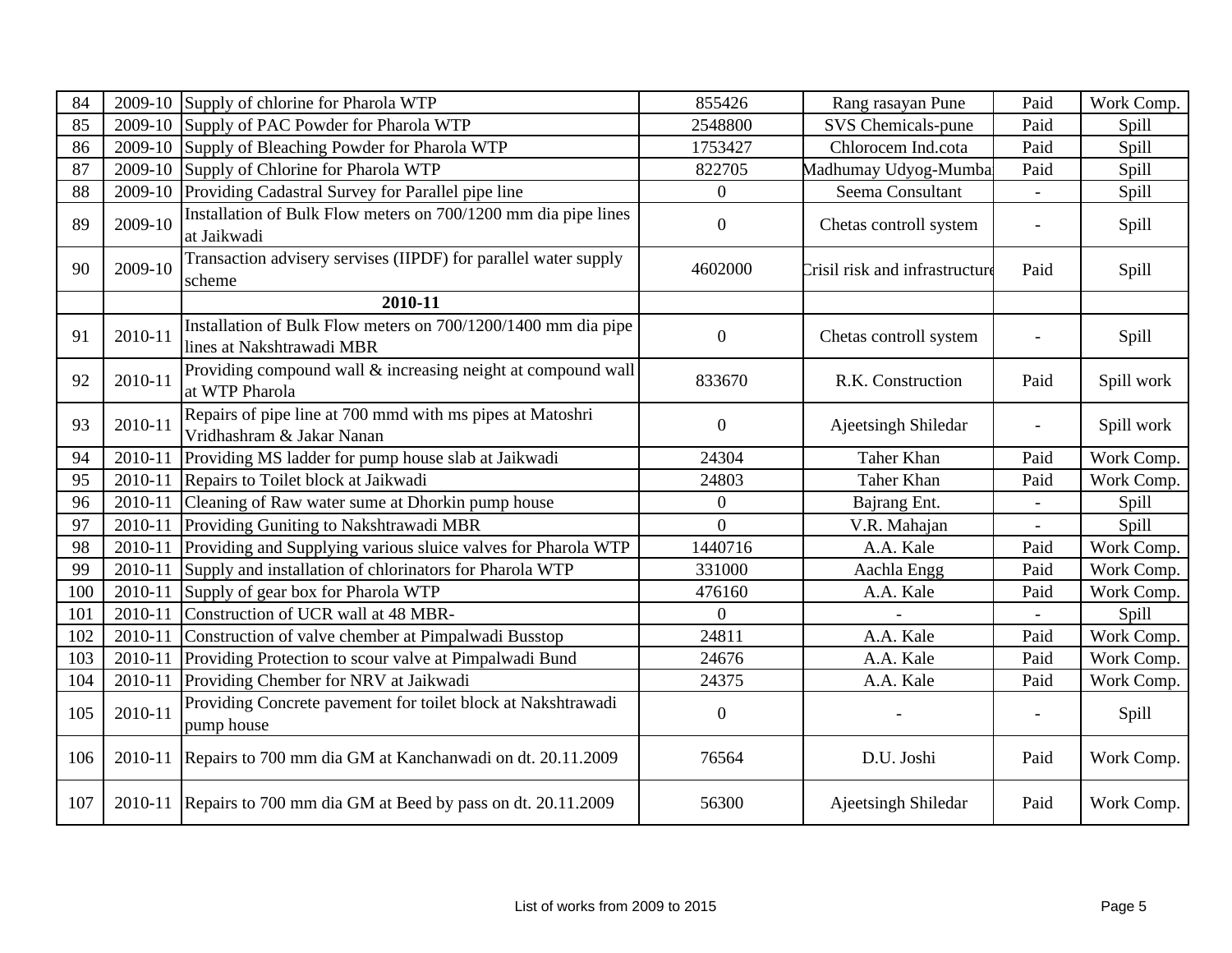| 108 | 2010-11 | Repairs to 700 mm dia RWRM at Farshi nallh on dt. 20.02.2010                                                                                          | 49401  | S.Y. Doiphode          | Paid | Work Comp. |
|-----|---------|-------------------------------------------------------------------------------------------------------------------------------------------------------|--------|------------------------|------|------------|
| 109 | 2010-11 | Supply of Divers for Emergency work at Jaikwadi head works                                                                                            | 198000 | Deep sea Divers Mumbai | Paid | Work Comp. |
| 110 | 2010-11 | Emergency works at Jaikwadi head work for emergency pump<br>house                                                                                     | 240337 | Ajeetsingh Shiledar    | Paid | Work Comp. |
| 111 | 2010-11 | Replacement of air valve on 1219 PWRM near concept Pharma,<br>Dhoot Compaq and Godavari Dhaba During shut down period of<br>03.03.2010 and 04.03.2010 | 42531  | A.A. Kale              | Paid | Work Comp. |
| 112 | 2010-11 | Repairs to 700/1400 mm dia GM at Standard silk mill colony<br>During shut down period of 03.03.2010 and 04.03.2010                                    | 209525 | D.U. Joshi             | Paid | Work Comp. |
| 113 | 2010-11 | Repairs to 1400 mm dia GM near Railway Crossing Chamber on<br>dt. 05.05.2010                                                                          | 149615 | Ajeetsingh Shiledar    | Paid | Work Comp. |
| 114 | 2010-11 | Repairs to 150 mm dia Air Valve on 700 mm dia PWRM at<br>Pharola Phata on dt 31.05.2010                                                               | 35940  | Ajeetsingh Shiledar    | Paid | Work Comp. |
| 115 |         | 2010-11 Repairs to 700 mm dia GM near Kranti chowk on dt. 31.08.2010                                                                                  | 36870  | D.U. Joshi             | Paid | Work Comp. |
| 116 | 2010-11 | Repairs to 1400 mm dia GM near Agri School on dt. 06.09.2010                                                                                          | 30004  | Ajeetsingh Shiledar    | Paid | Work Comp. |
| 117 | 2010-11 | Repairs to 700 mm dia GM near Ajanta Weigh Bridge and<br>N.wadi pump house on dt. 12.10.2010                                                          | 65417  | D.U. Joshi             | Paid | Work Comp. |
| 118 | 2010-11 | Providing Chlorine gas pipe line and repairs at MBR on dt<br>24.08.2010                                                                               | 139614 | D.U. Joshi             | Paid | Work Comp. |
| 119 | 2010-11 | Repairs to 1400 mm dia GM at Dhoot Bunglow and Mahaubhav<br>Ashram with Divers During shut down period of 03.09.2010                                  | 148893 | R.S. Chavan            | Paid | Work Comp. |
| 120 | 2010-11 | Repairs to 700 mm dia GM at Maa Baap Dargah, Santaji Chowk<br>and N.wadi Pump house During shut down period of<br>25.08.2010 & 26.08.2010             | 96640  | D.U. Joshi             | Paid | Work Comp. |
| 121 | 2010-11 | Repairs to 700 mm dia GM at Mahaubhav Ashram, Agri School<br>and Kanchanwadi During shut down period of $25.08.2010 \&$<br>26.08.2010                 | 142291 | R.S. Chavan            | Paid | Work Comp. |
| 122 | 2010-11 | Repairs to 700 mm dia GM at Rly Stn, Janta Hotel, Ajanta<br>Service Centre, During shut down period of 25.08.2010 &<br>26.08.2010                     | 62652  | Ajeetsingh Shiledar    | Paid | Work Comp. |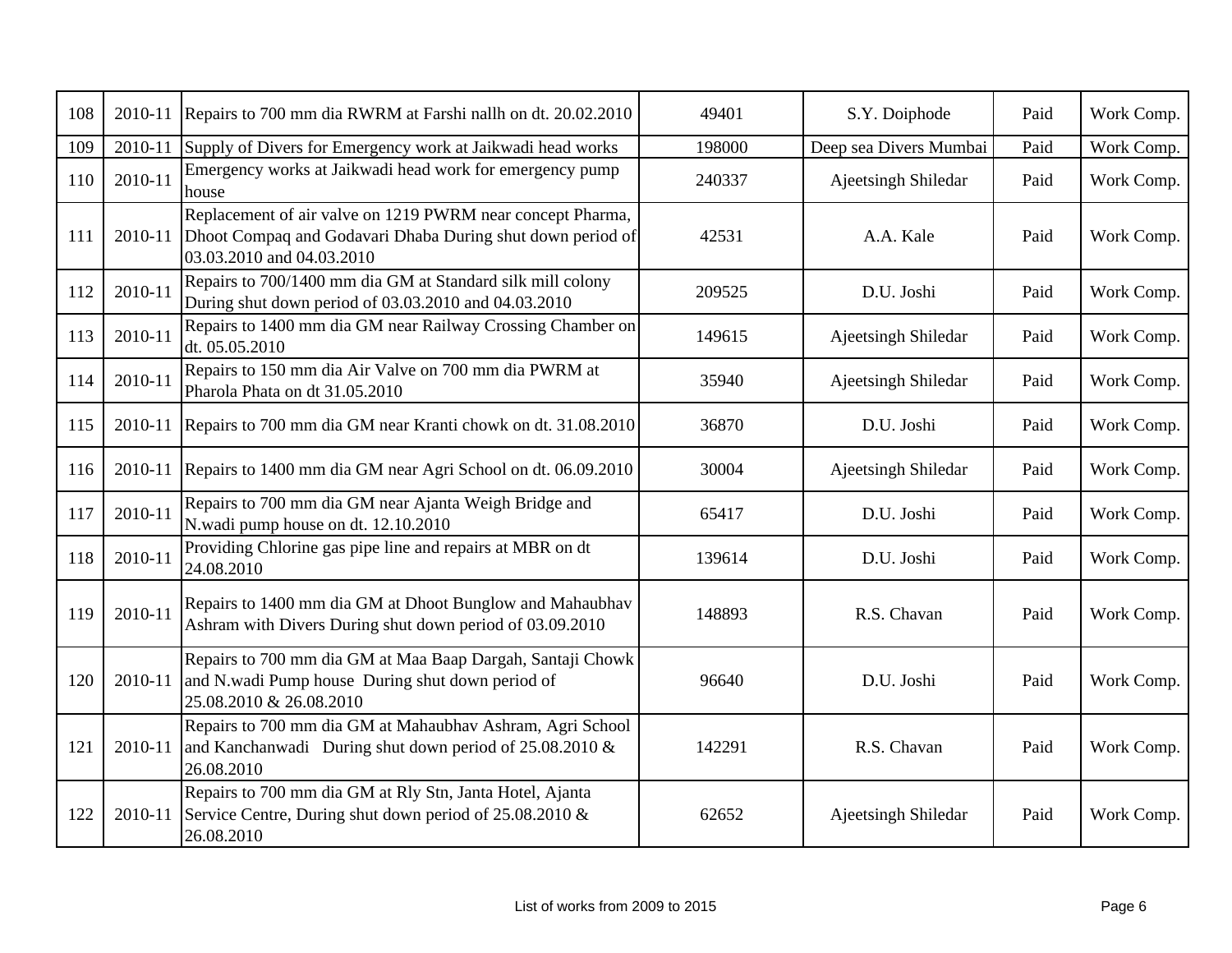| 123 | 2010-11 | Repairs to Manifold pipe of N.Wadi pump house on dt.<br>11.11.2010                                                                        | 19523            | D.U. Joshi          | Paid           | Work Comp.   |
|-----|---------|-------------------------------------------------------------------------------------------------------------------------------------------|------------------|---------------------|----------------|--------------|
| 124 | 2010-11 | Cleaning of recycle unit at WTP, Replacement of Scour valve at<br>Karan Tools and other work during shut down peroid of<br>18.06.2010     | 90117            | A.A. Kale           | Paid           | Work Comp.   |
| 125 | 2010-11 | Cleaning of inlet channel, chamber at WTP and increasing hight<br>of air valve on 1219 mm dia PWRM during shut down period of<br>3.9.2010 | 61673            | A.A. Kale           | Paid           | Work Comp.   |
| 126 | 2010-11 | Repairs to 700 mm dia PWRM at Allana and Mangalam coiles,<br>During shut down period of 26.08.2010                                        | 41895            | A.A. Kale           | Paid           | Work Comp.   |
| 127 | 2010-11 | Repairs to 300 mm dia and 1219 mm dia pipe line at Pharola<br>nala effected by floods Dt. 02.07.2015                                      | $\overline{0}$   | R.S. Chavan         |                | Spill        |
| 128 | 2010-11 | Repairs to Manifold pipe of 56 MLD Pump house                                                                                             | 69005            | A.A. Kale           | Paid           | Work Comp.   |
| 129 | 2010-11 | Repairs to CLF washout valve of 56 MLD                                                                                                    | 15249            | S.B. Sadhwani       | Paid           | Work Comp.   |
| 130 | 2010-11 | Cleaning of CLF & Recycle unit at Pharola WTP                                                                                             | 151824           | A.A. Kale           | Paid           | Work Comp.   |
| 131 | 2010-11 | Providing Aluminium patition cabin for Pharola WTP                                                                                        | 0                | A.A. Kale           |                | Spill        |
| 132 | 2010-11 | Providing Mesh to air vents of WTP, filling expansion joints,<br>providing railing & valve operating rods for WTP Pharola                 | $\boldsymbol{0}$ | A.A. Kale           |                | Spill        |
| 133 | 2010-11 | Regradiation of filter No. 4 of 100 MLD WTP & inreaing sand<br>depth of Other filters.                                                    | 373502           | D.U. Joshi          | Paid           | <b>Spill</b> |
| 134 | 2010-11 | Constructing parapet wall & Providing water proofing for staff<br>quarters at Pharola WTP                                                 | 222006           | A.A. Kale           | Paid           | Spill        |
| 135 | 2010-11 | Construction of valve chamber for 400 SV in front at simence<br>hostel                                                                    | $\mathbf{0}$     | A.A. Kale           |                | Spill        |
| 136 | 2010-11 | Instailation af emergency pumphouse & allied works at Jaikwadi                                                                            | 562923           | Ajeetsingh Shiledar | Paid           | Work Comp.   |
| 137 | 2010-11 | Providing lighting, electrical cable for watchman room and flow<br>meter room at Nakwashtrawadi                                           | 24711            | S.Y. Doiphode       | Paid           | Work Comp.   |
| 138 | 2010-11 | Repairs to valve chamber at MBR Road                                                                                                      | $\overline{0}$   |                     | $\overline{a}$ | Spill        |
| 139 | 2010-11 | Providing plywood rack at Nakshatrawadi                                                                                                   | $\overline{0}$   |                     |                | Spill        |
| 140 | 2010-11 | Providing Colour to rest house at Nakshatrawadi                                                                                           | $\overline{0}$   |                     |                | Spill        |
| 141 | 2010-11 | Repairs to 1219 mm dia PWRM near Amrutnagar Dt.<br>07.12.2010                                                                             | 86592            | A.A. Kale           | Paid           | Work Comp.   |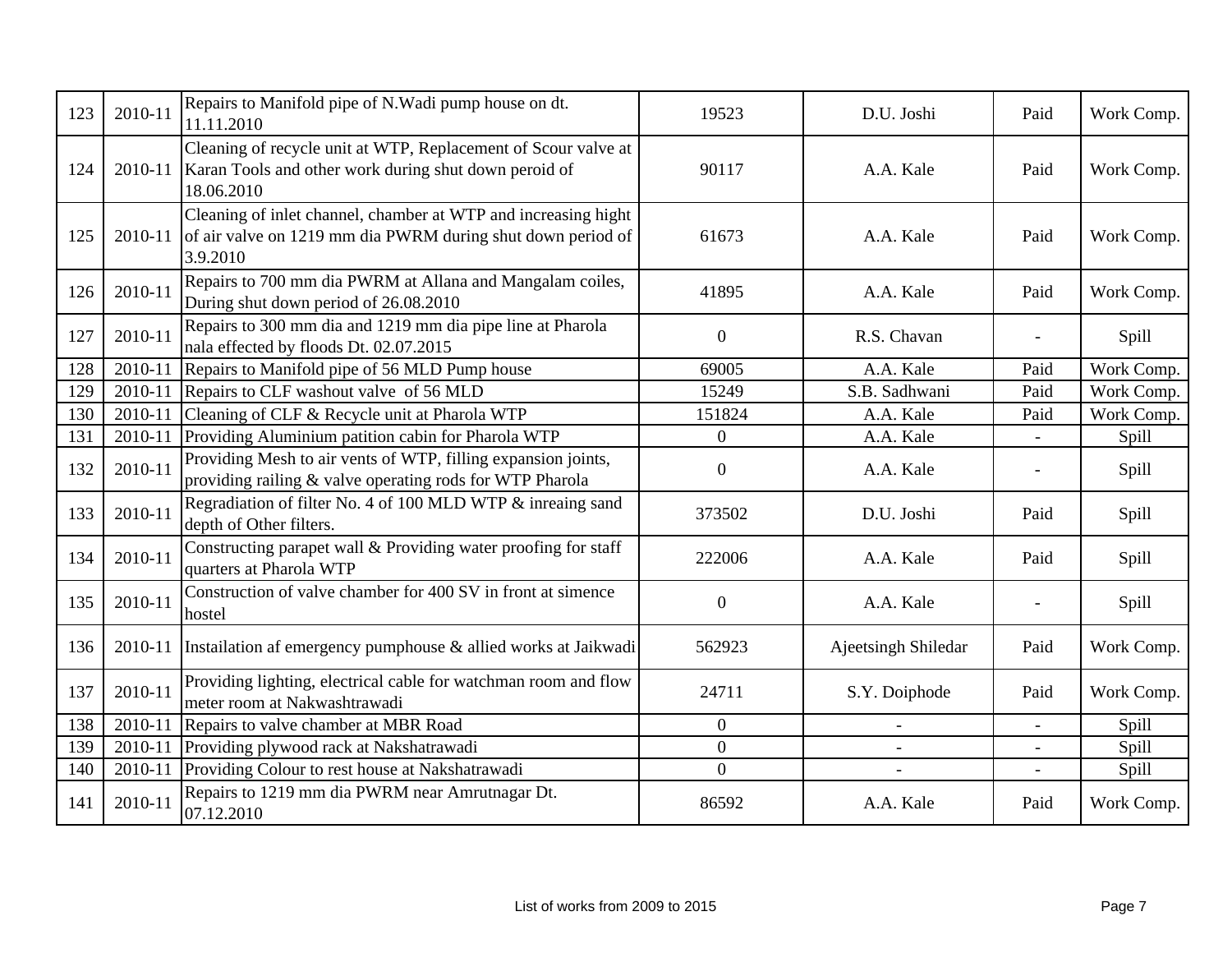| 142 | 2010-11 | Repairs to 1219 mm dia PWRM near Chitegoan Dt. 27.11.2010                                                          | 38733   | A.A. Kale                    | Paid | Work Comp. |
|-----|---------|--------------------------------------------------------------------------------------------------------------------|---------|------------------------------|------|------------|
| 143 | 2010-11 | Repairs to 700 mm dia G.M. near Amrut complex Jalannagar Dt.<br>23.01.2011.                                        | 229476  | A.A. Kale                    | Paid | Work Comp. |
| 144 | 2010-11 | Repairs to 700 mm dia G.M. near Jaiswal lawn, Rahibai Form<br>Dt. 27.11.2010.                                      | 99135   | Ajeetsingh Shiledar          | Paid | Work Comp. |
| 145 | 2010-11 | Repairs to 450 mm dia sluice valve and pipe line at Jaiwadi Old<br>Pump house                                      | 125000  | Ajeetsingh Shiledar          | Paid | Work Comp. |
| 146 | 2010-11 | Repairs to 700 mm dia G.M. near Ajanta Waybridge Dt.<br>19.06.2010                                                 | 147017  | R.S. Chavan                  | Paid | Work Comp. |
| 147 | 2010-11 | Repairs to 700 mm dia G.M. near Reliance tailar and Masjid<br>Kanchanwadi on Dt. 23.06.2010 & 04.07.2010.          | 149232  | Ajeetsingh Shiledar          | Paid | Work Comp. |
| 148 | 2010-11 | Repairs to 700 mm dia RWRM near BPT during shutdown of<br>25.08.2010                                               | 82162   | S.Y. Doiphode                | Paid | Work Comp. |
| 149 | 2010-11 | Cleaning LBC & approach channel at Jaikwadi                                                                        | 60000   | S.Y. Doiphode                | Paid | Work Comp. |
| 150 | 2010-11 | Repairs to 700 mm dia RWRM during shutdown of 11.10.2010                                                           | 57220   | S.Y. Doiphode                | Paid | Work Comp. |
| 151 | 2010-11 | Repairs to 700 mm dia RWRM near Angooribagh, Nath paper<br>mill, & saint john school during shutdown of 11.10.2010 | 58286   | Ajeetsingh Shiledar          | Paid | Work Comp. |
| 152 | 2010-11 | Shifting of 700 mm dia pipe line near BPT with MS. Pipes                                                           | 277664  | R.S. Chavan                  | Paid | Work Comp. |
| 153 | 2010-11 | Repairs to 700 mm dia G.M. near Tejas loundry & Pillar No. 11<br>Railway Over Bridge Dt. 07.12.2010                | 34429   | D.U. Joshi                   | Paid | Work Comp. |
| 154 | 2010-11 | Repairs to Butterfly valve on 1219 mm dia PWRM Dt.<br>03.09.2010                                                   | 67540   | Ajeetsingh Shiledar          | Paid | Work Comp. |
| 155 | 2010-11 | Repairs to 700 mm dia G.M. near Dhillon Residency on Dt.<br>17.01.2011                                             | 239093  | D.U. Joshi                   | Paid | Work Comp. |
| 156 | 2010-11 | Repairs to 1400 mm dia G.M. at Jahagirdar colony Dt.<br>04.01.2011                                                 | 49878   | Ajeetsingh Shiledar          | Paid | Work Comp. |
| 157 | 2010-11 | Survey & prepration of Maps of all EESR in city                                                                    | 184415  | Seema Consultant             | Paid | Work Comp. |
| 158 | 2010-11 | Construction of ESR at N-11                                                                                        | 127405  | <b>PressionPress Febicon</b> | Paid | Spill      |
| 159 | 2010-11 | Supply of chlorine for Pharola WTP                                                                                 | 919480  | Madhumay Udyog-Mumba         | Paid | Work Comp. |
| 160 | 2010-11 | Supply of PAC Powder for Pharola WTP                                                                               | 2014200 | SVS Chemicals-pune           | Paid | Work Comp. |
| 161 | 2010-11 | Supply of Bleaching Powder for Pharola WTP                                                                         | 395955  | Chlorocem Ind.cota           | Paid | Work Comp. |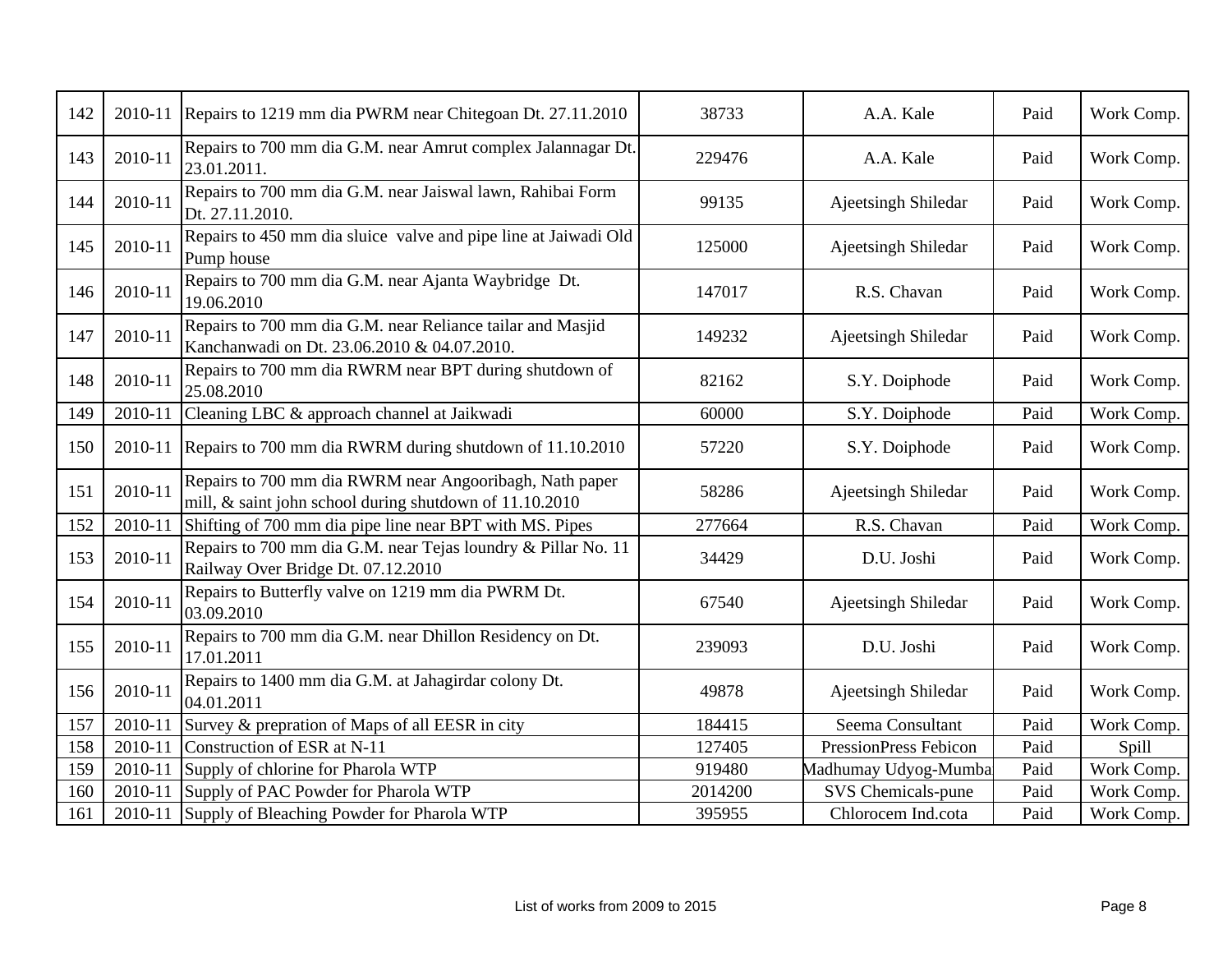| 162 | 2010-11 | Supply of Chlorine for Pharola WTP                                                                | 1536990          | Madhumay Udyog-<br>Mumbai & Rangrasayan,<br>Pune | Paid                     | Spill      |
|-----|---------|---------------------------------------------------------------------------------------------------|------------------|--------------------------------------------------|--------------------------|------------|
| 163 | 2010-11 | Supply of Bleaching Powder for Pharola WTP                                                        | 1142505          | Chlorocem Ind.cota                               | Paid                     | Spill      |
| 164 | 2010-11 | Supply of Bleaching Powder for Pharola WTP                                                        | 275200           | SVS Chemicals-pune                               | Paid                     | Work Comp. |
|     |         | 2011-12                                                                                           |                  |                                                  |                          |            |
| 165 | 2011-12 | Installation of flow meter on 700/1400/1200 dia pipe line at<br><b>MBR</b>                        | $\overline{0}$   | chetes control system                            | $\overline{\phantom{0}}$ | spill      |
| 166 | 2011-12 | construction of compound wall and incrteasing height of<br>compound wall at WTP Pharola           | $\boldsymbol{0}$ | <b>R K Construction</b>                          |                          | Spill      |
| 167 | 2011-12 | Repairs of pipe line at 700 mmd with ms pipes at Matoshri<br>Vridhashram & Jakar Nanan            | $\boldsymbol{0}$ | Ajeetsingh Shiledar                              |                          | Spill work |
| 168 | 2011-12 | Cleaning raw water sump of Dhorkin Pump house                                                     | 341267           | <b>Bajrang Enterprises</b>                       | Paid                     | Work comp  |
| 169 | 2011-12 | Providing Guniting to N Wadi MBR                                                                  | $\Omega$         | V R Mahajan                                      |                          | Spill      |
| 170 | 2011-12 | Repairs to 300 mm & 1219 mm dia pipe line at Pharola Nallah<br>affected due to flood Dt 2.07.2010 | 393996           | R S Chavan                                       | Paid                     | Work comp  |
| 171 | 2011-12 | Cleaning of CLF & Recycle unit of Pharola WTP                                                     | 181840           | A A Kale                                         | Paid                     | Spill      |
| 172 | 2011-12 | Providing Aluminium partition cabin for Pharola WTP                                               | 180901           | A A Kale                                         | Paid                     | Work comp  |
| 173 | 2011-12 | Providing air vent mesh, expansion joints, railing & valve<br>operating rods for Pharola WTP      | 208756           | A A Kale                                         | Paid                     | Work comp  |
| 174 | 2011-12 | Regraditon of filter No $4 \&$ increasing height of sand of other<br>filters at pharola WTP       | 827071           | Du Joshi                                         | Paid                     | Work comp  |
| 175 | 2011-12 | Construction of parapet wall & providing water proofing to staff<br>quarters at WTP Pharola       | 589620           | A A Kale                                         | Paid                     | Work comp  |
| 176 | 2011-12 | Construction of valve chamber for 400 dia valve in front of<br>Simens hostel paithan road         | 48407            | A A Kale                                         | Paid                     | Work comp  |
| 177 | 2011-12 | Repairs to 700 mm dia pipe line at Taherpur & Sant Eknath<br>Factory                              | 24829            | A A Kale                                         | Paid                     | Work comp  |
| 178 | 2011-12 | Repairs to 700 mm dia RWRM at Dhangaon & Niranjan factory                                         | 24037            | <b>G</b> R Choudhry                              | Paid                     | Work comp  |
| 179 |         | 2011-12 Repairs to 700 mm dia RWRM at old Jayakwadi                                               | 22593            | Kailas Pawar                                     | Paid                     | Work comp  |
| 180 | 2011-12 | Repairs to 700 mm dia RWRM from BPT To Dhorkin by<br>fixing MS clamp                              | 24803            | Kailas Pawar                                     | Paid                     | Work comp  |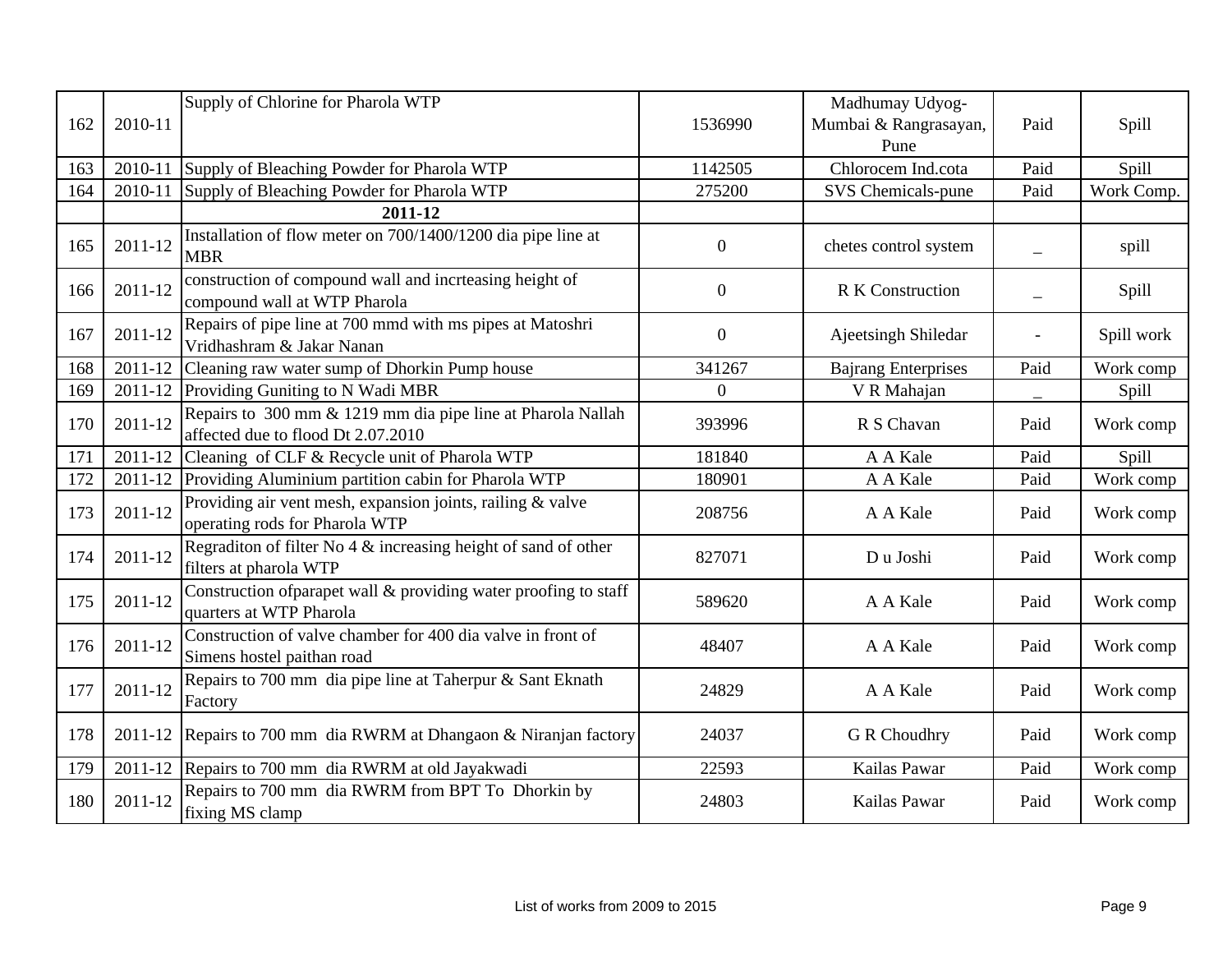| 181 | 2011-12 | Repairs to 700 mm dia RWRM at Angoori Baugh, Esarwadi &<br>Agrokol                                        | 24616            | G K Chavan          | Paid | Work comp    |
|-----|---------|-----------------------------------------------------------------------------------------------------------|------------------|---------------------|------|--------------|
| 182 |         | 2011-12 Repairs to 700 mm dia RWRM at Lather factory                                                      | 24708            | <b>G K Chavan</b>   | Paid | Work comp    |
| 183 |         | 2011-12 Repairs to 700 mm dia RWRM at Dhorkin pump house                                                  | 22908            | Kailas Pawar        | Paid | Work comp    |
| 184 |         | 2011-12 Repairs to 700 mm dia RWRM at Dhakephal phata                                                     | 24305            | G K Chavan          | Paid | Work comp    |
| 185 | 2011-12 | Providing air valve on 700 mm dia RWRM at Esarwadi                                                        | 24812            | <b>G R Choudhry</b> | Paid | Work comp    |
| 186 |         | 2011-12 Repairs to 700 mm dia RWRM at Essar prtrol pump                                                   | 23567            | G K Chavan          | Paid | Work comp    |
| 187 |         | 2011-12 Repairs to 700 mm dia RWRM at Balanagar phata                                                     | 23804            | G K Chavan          | Paid | Work comp    |
| 188 | 2011-12 | Repairs to 700 mm dia RWRM at Dhorkin with MS pipe Dt<br>28.04.2011                                       | 361031           | A A Kale            | Paid | Work comp    |
| 189 |         | 2011-12 Regraditon of Harsul WTP & allied works                                                           | 748148           | Du Joshi            | Paid | Work comp    |
| 190 | 2011-12 | Repairs to 700 mm dia RWRM at audgaon & Dhorkin Dt<br>23.09.2011                                          | 69139            | Subhash Lahade      | Paid | Work comp    |
| 191 |         | 2011-12 Repairs to 700 mm dia RWRM at Lather factory & Takli phata                                        | 24305            | A A Kale            | Paid | Work comp    |
| 192 | 2011-12 | Repairs to 700 mm dia GM at Survey No 65 Itkheda & Mittal<br>compound                                     | 24164            | A A Kale            | Paid | Work comp    |
| 193 | 2011-12 | Supply of Divers to remove grass of Jack wells at Jayakwadi                                               | 252688           | A A Kale            | Paid | Work comp    |
| 194 | 2011-12 | Construction of RCC pillar for 1219 mm dia RWRM near Sai<br>Mandir Bidkin                                 | $\overline{0}$   | Du Joshi            |      | <b>Spill</b> |
| 195 | 2011-12 | Repairs to 700 mm dia GM at Mahanubhav Asashram Dt<br>27.04.2011 & 28.04.2011                             | 200000           | Du Joshi            | Paid | Work comp    |
| 196 | 2011-12 | Repairs to 700 mm dia GM at Rly flyover, Mayor Bunglow &<br>Swad hotel                                    | 260000           | Ajeetsingh Shiledar | Paid | Work comp    |
| 197 | 2011-12 | Providing conrete to prevent rain water at 56 MLD $\&$<br>providing pipe line for TCL tank of 100 MLD WTP | $\boldsymbol{0}$ | Du Joshi            |      | <b>Spill</b> |
| 198 | 2011-12 | Repairs to 700 mm dia RWRM at Dhakephal phata Dt<br>24.07.2011                                            | 86046            | A A Kale            | Paid | Work comp    |
| 199 | 2011-12 | Repairs to 700 mm dia RWRM at Allana factory & Kaudgaon                                                   | 87271            | A A Kale            | Paid | Work comp    |
| 200 | 2011-12 | Repairs to 700 mm dia & 1219 mm dia RWRM from BPT to<br>Jayakwadi during shut down of 17.06.2011          | $\overline{0}$   | A A Kale            |      | Spill        |
| 201 | 2011-12 | Repairs to 700 mm dia & 1219 mm dia RWRM from BPT to<br>Pharol & WTP works during shut down of 17.06.2011 | $\boldsymbol{0}$ | Du Joshi            |      | Spill        |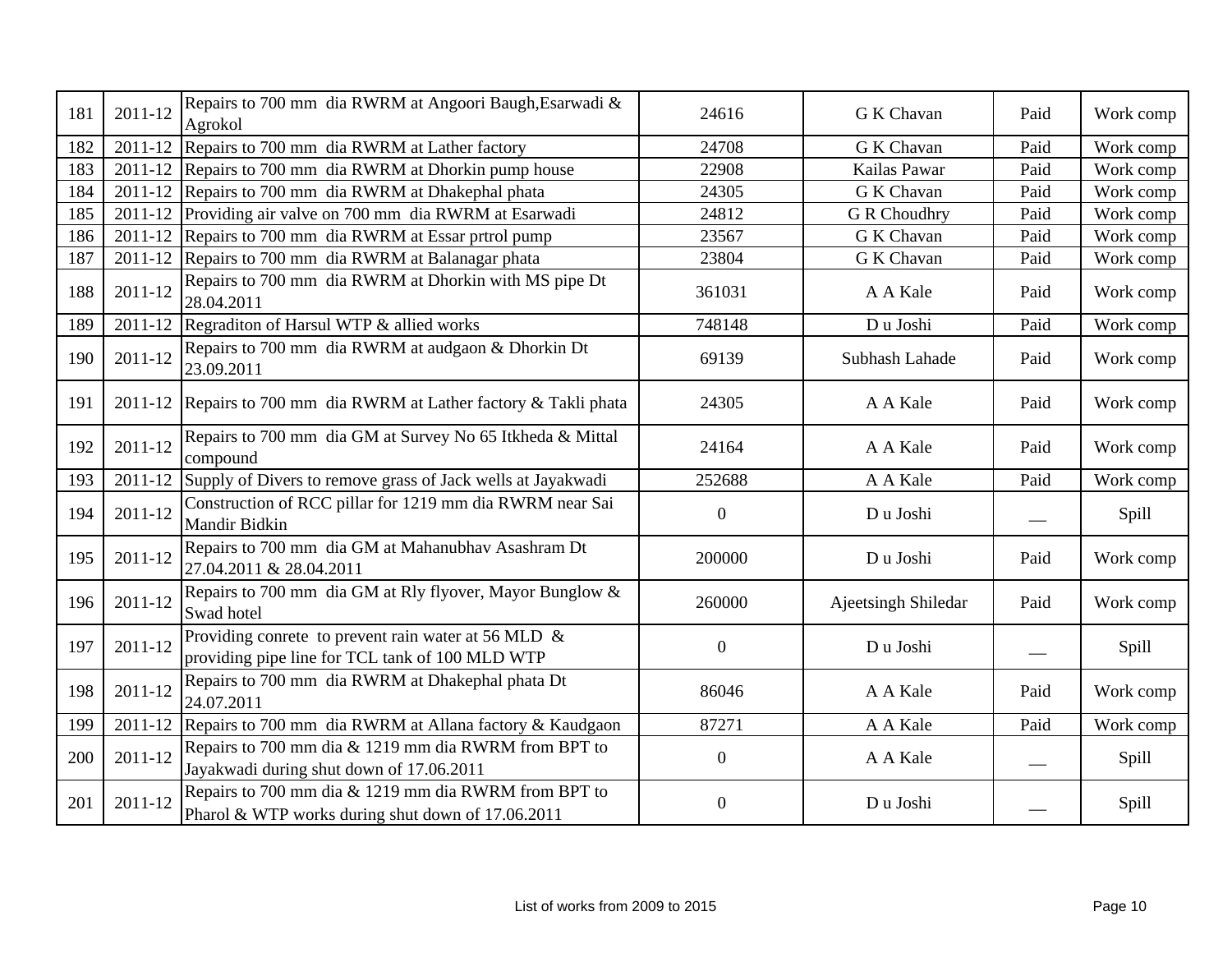| 202 | 2011-12 | Repairs to 700 mm dia & 1219 mm dia PWRM from Pharola to<br>nakshtrawadi during shut down of 17.06.2011 | $\overline{0}$ | A A Kale                                       |      | Spill        |
|-----|---------|---------------------------------------------------------------------------------------------------------|----------------|------------------------------------------------|------|--------------|
| 203 |         | 2011-12 Repairs to pipe line near MGM hospital                                                          | $\overline{0}$ |                                                |      | Spill        |
| 204 |         | 2011-12 Repairs to 700 mm dia GM at Santaji Chowk                                                       | $\overline{0}$ |                                                |      | Spill        |
| 205 |         | 2011-12 Repairs to 700 mm dia GM at Jahagirdar Colony Dt 06.06.2011                                     | 145900         | Du Joshi                                       | Paid | Work comp    |
| 206 |         | 2011-12 Supply of 700 mm dia MS pipes for mainantance                                                   | $\mathbf{0}$   |                                                |      | Spill        |
| 207 | 2011-12 | Repairs to 700 mm dia GM at various places from MBR to Rly<br>stn                                       | $\overline{0}$ |                                                |      | <b>Spill</b> |
| 208 | 2011-12 | Repairs to 700 mm dia RWRM at Dhorkin pump house Dt<br>13.09.2011                                       | $\mathbf{0}$   |                                                |      | Spill        |
| 209 | 2011-12 | Repairs to 700 mm dia GM at Rly flyover Weigh bridge Dt<br>21.09.2011                                   | $\overline{0}$ |                                                |      | Spill        |
| 210 | 2011-12 | Repairs to 1219 mm dia RWRM near Toll plaza & Aurangabad<br>electricals during shut down of 16.12.2011  | $\overline{0}$ |                                                |      | Spill        |
| 211 | 2011-12 | Repairs to 1219 mm dia RWRM from BPT to Jayakwadi during<br>shut down of 16.12.2011                     | $\overline{0}$ |                                                |      | Spill        |
| 212 |         | 2011-12 Repairs to various air valves on 1219 mm dia pipe line                                          | $\overline{0}$ |                                                |      | Spill        |
| 213 |         | 2011-12 Cleaning of recycle unit                                                                        | $\overline{0}$ |                                                |      | Spill        |
| 214 |         | 2011-12 Repairs to sluice valve on 700 mm dia pipe line                                                 | $\overline{0}$ |                                                |      | Spill        |
| 215 |         | 2011-12 Repairs to sluice valve of filter no 9 of 56 WTP                                                | $\overline{0}$ |                                                |      | Spill        |
| 216 |         | 2011-12 Supply of filter sand                                                                           | $\overline{0}$ |                                                |      | Spill        |
| 217 |         | 2011-12 Repairs to 700 mm dia GM at Rajeev Gandhi Nagar                                                 | $\Omega$       |                                                |      | Spill        |
| 218 |         | 2011-12 Supply of Bleaching Powder Gr 1 for Pharola WTP                                                 | 1320275        | Chlorochem Ind Kota                            | Paid | Work comp    |
| 219 |         | 2011-12 Supply of PAC Powder for Pharola WTP                                                            | 5178595        | <b>SVS Chemicals Pune</b>                      | Paid | Work comp    |
| 220 | 2011-12 | Supply of Chlorine for Pharola WTP                                                                      | 1629291        | Madhumay Udyog<br>Mumbai & Rang Rasayn<br>Pune | Paid | Work comp    |
| 221 |         | 2011-12 Supply of Bleaching Powder Gr 1 for Harsul WTP                                                  | 435200         | <b>SVS Chemicals Pune</b>                      | Paid | Spill        |
| 222 |         | 2011-12 Supply of PAC Powder for Pharola WTP                                                            | 78570          | <b>SVS Chemicals Pune</b>                      | Paid | Spill        |
| 223 | 2011-12 | Supply of Chlorine for Pharola WTP                                                                      | 383243         | Madhumay Udyog<br>Mumbai & Rang Rasayn<br>Pune | Paid | Spill        |
| 224 |         | 2011-12 Supply of Bleaching Powder Gr 1 for Pharola WTP                                                 | 544000         | Chlorochem Ind Kota                            | Paid | Spill        |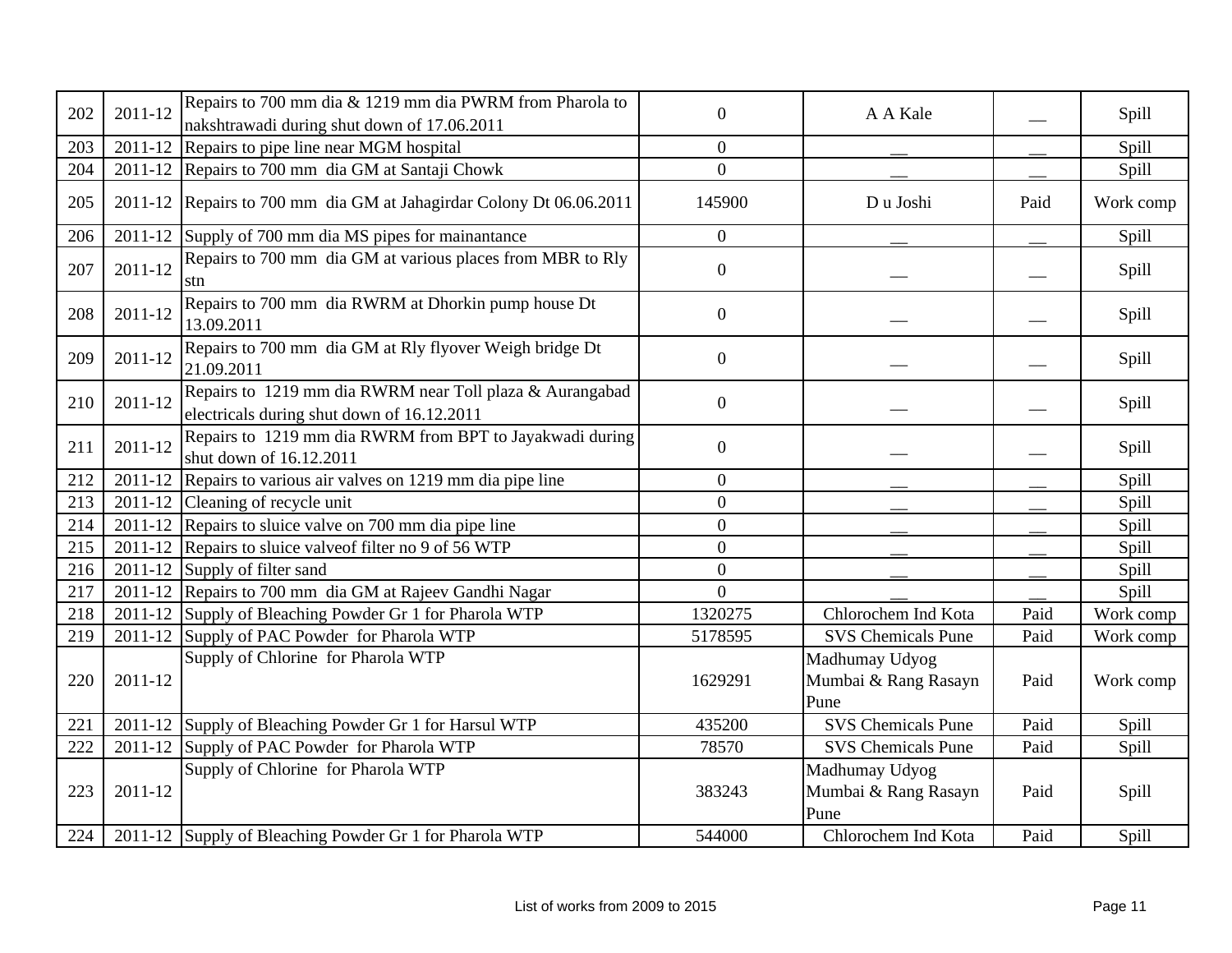|     |         | 2012-13                                                                                                   |                  |                         |      |            |
|-----|---------|-----------------------------------------------------------------------------------------------------------|------------------|-------------------------|------|------------|
| 225 | 2012-13 | Installation of flow meter on 700/1400/1200 dia pipe line at<br><b>MBR</b>                                | $\boldsymbol{0}$ | chetes control system   |      | spill      |
| 226 | 2012-13 | construction of compound wall and incrteasing height of<br>compound wall at WTP Pharola                   | $\boldsymbol{0}$ | <b>R K Construction</b> |      | Spill      |
| 227 | 2012-13 | Repairs of pipe line at 700 mmd with ms pipes at Matoshri<br>Vridhashram & Jakar Nanan                    | $\boldsymbol{0}$ | Ajeetsingh Shiledar     |      | Spill work |
| 228 |         | 2012-13 Providing Guniting to N Wadi MBR                                                                  | 31364            | V R Mahajan             | Paid | Work comp  |
| 229 | 2012-13 | Cleaning of CLF & Recycle unit of Pharola WTP                                                             | 107309           | A A Kale                | Paid | Work comp  |
| 230 | 2012-13 | Repairs to valve chamber at MBR road                                                                      | 24973            | S Y Doiphode            | Paid | Work comp  |
| 231 | 2012-13 | providing plywood rack for N Wadi                                                                         | 22718            | S Y Doiphode            | Paid | Work comp  |
| 232 | 2012-13 | providing colour to N Wadi guest house                                                                    | 23204            | S Y Doiphode            | Paid | Work comp  |
| 233 | 2012-13 | Supply of Jiffiee joint & rubber gasket                                                                   | 24342            | V R Mahajan             | Paid | Work comp  |
| 234 | 2012-13 | Increasing height of air valves                                                                           | 22698            | Ajeetsingh Shiledar     | Paid | Work comp  |
| 235 | 2012-13 | Repairs to pressure relif valve at Toll plaza                                                             | 21250            | Ajeetsingh Shiledar     | Paid | Work comp  |
| 236 | 2012-13 | Repairs to 700 PWGM at Allana factory & providing concrete<br>block                                       | 22692            | Ajeetsingh Shiledar     | Paid | Work comp  |
| 237 | 2012-13 | Supply & fixing of various air valve balls                                                                | 24825            | Ajeetsingh Shiledar     | Paid | Work comp  |
| 238 | 2012-13 | Providing Mesh to suction pipe of recycle unit & increasing<br>height of overflow channel                 | 17117            | A A Kale                | Paid | Work comp  |
| 239 | 2012-13 | Repairs to toilet block & providing MS ladder at N Wadi<br>pumphouse                                      | 21384            | S Y Doiphode            | Paid | Work comp  |
| 240 | 2012-13 | Perparation of Drawings of WTP for Ind Safety                                                             | 30947            | Seema Consultant        | Paid | Work comp  |
| 241 | 2012-13 | Providing conrete to prevent rain water at 56 MLD $\&$<br>providing pipe line for TCL tank of 100 MLD WTP | 81096            | Du Joshi                | Paid | Work comp  |
| 242 | 2012-13 | Construction of RCC pillar for 1219 mm dia RWRM near Sai<br>Mandir Bidkin                                 | 117957           | Du Joshi                | Paid | Work comp  |
| 243 | 2012-13 | Repairs to 700 mm dia & 1219 mm dia RWRM from BPT to<br>Jayakwadi during shut down of 17.06.2011          | 106487           | A A Kale                | Paid | Work comp  |
| 244 | 2012-13 | Repairs to 700 mm dia & 1219 mm dia RWRM from BPT to<br>Pharol & WTP works during shut down of 17.06.2011 | 93939            | Du Joshi                | Paid | Work comp  |
| 245 | 2012-13 | Repairs to 700 mm dia & 1219 mm dia PWRM from Pharola to<br>nakshtrawadi during shut down of 17.06.2011   | 89682            | A A Kale                | Paid | Work comp  |
| 246 |         | 2012-13 Repairs to pipe line near MGM hospital                                                            | 27952            | Du Joshi                | Paid | Work comp  |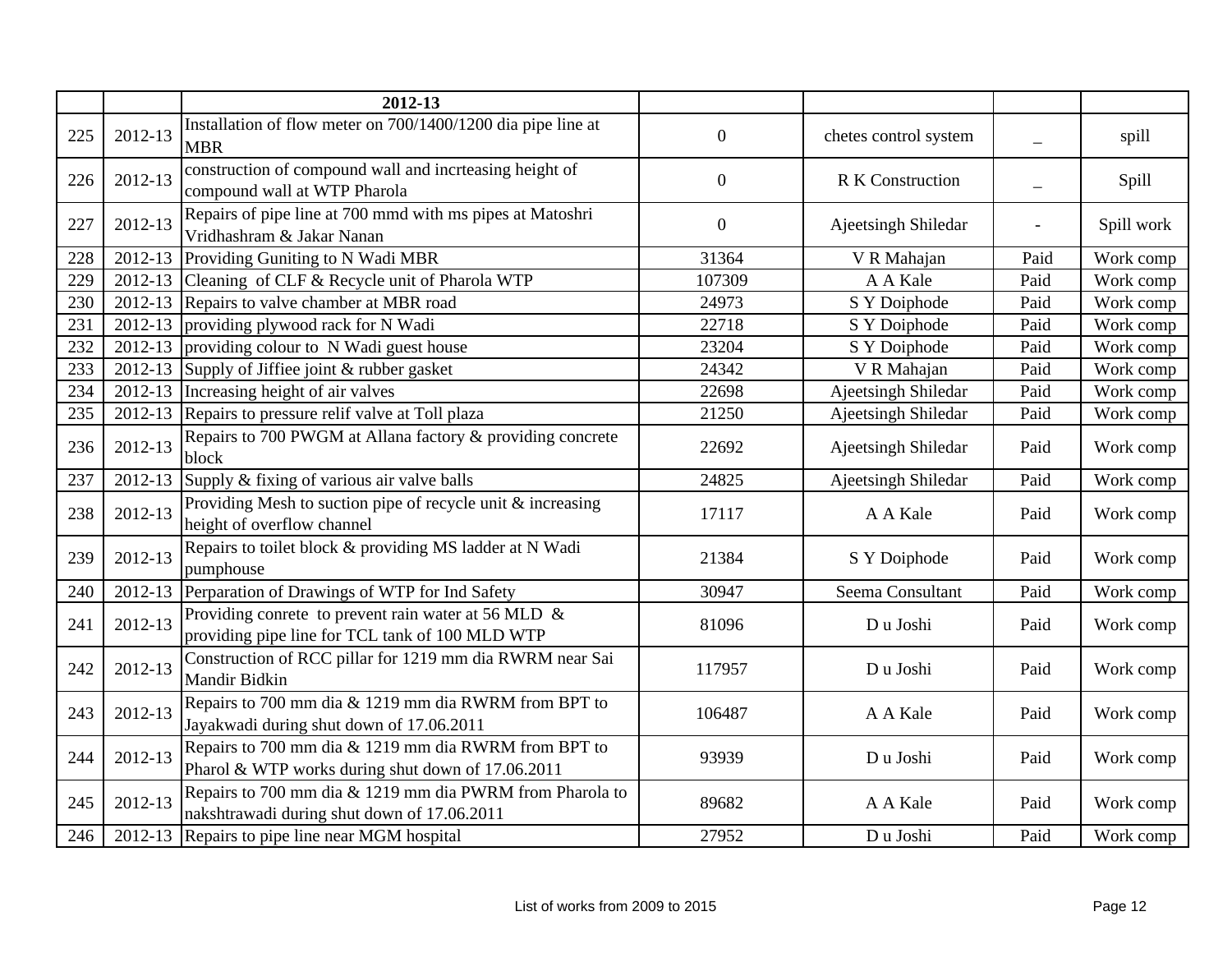| 247 | 2012-13 | Supply of 700 mm dia MS pipes for mainantance                                                                  | 210234 | A A Kale                        | Paid | Work comp |
|-----|---------|----------------------------------------------------------------------------------------------------------------|--------|---------------------------------|------|-----------|
| 248 | 2012-13 | Repairs to 700 mm dia GM at various places from MBR to Rly<br>stn                                              | 260000 | S B Sadhwani                    | Paid | Work comp |
| 249 | 2012-13 | Repairs to 700 mm dia RWRM at Dhorkin pump house Dt<br>13.09.2011                                              | 120869 | Subhash Lahade                  | Paid | Work comp |
| 250 | 2012-13 | Repairs to 700 mm dia GM at Rly flyover Weigh bridge Dt<br>21.09.2011                                          | 39900  | Subhash Lahade                  | Paid | Work comp |
| 251 | 2012-13 | Repairs to 1219 mm dia RWRM near Toll plaza & Aurangabad<br>electricals during shut down of 16.12.2011         | 151421 | Du Joshi                        | Paid | Work comp |
| 252 |         | 2012-13 Repairs to 1219 mm dia RWRM from BPT to Jayakwadi during                                               | 66679  | Subhash Lahade & Ajeet<br>singh | Paid | Work comp |
| 253 | 2012-13 | Repairs to various air valves on 1219 mm dia pipe line                                                         | 135811 | Du Joshi                        | Paid | Work comp |
| 254 |         | 2012-13 Cleaning of recycle unit                                                                               | 24416  | New Sadhna Elect                | Paid | Work comp |
| 255 | 2012-13 | Repairs to sluice valve on 700 mm dia pipe line                                                                | 24644  | New Sadhna Elect                | Paid | Work comp |
| 256 | 2012-13 | Repairs to sluice valve of filter no 9 of 56 WTP                                                               | 23271  | New Sadhna Elect                | Paid | Work comp |
| 257 | 2012-13 | Supply of filter sand                                                                                          | 24262  | New Sadhna Elect                | Paid | Work comp |
| 258 | 2012-13 | Repairs to 700 mm dia GM at Rajeev Gandhi Nagar                                                                | 48903  | Du Joshi                        | Paid | Work comp |
| 259 | 2012-13 | Repairs to 700 mm dia RWRM & replacement with MS pipe<br>near Dhorkin Pump house Dt. 16.03.2011                | 277856 | Subhash Lahade                  | Paid | Work comp |
| 260 | 2012-13 | Repairs to 1400 mm G.M. near Walmi Dt. 24.03.2015 & Repairs<br>to 700 mm dia RWRM near kaudgoan Dt. 26.03.2012 | 142646 | Subhash Lahade                  | Paid | Work comp |
| 261 | 2012-13 | Repairs to 700 mm dia RWRM & replacement with MS pipe<br>near Dhakephal Phata Dt. 01.04.2012                   | 207310 | Subhash Lahade                  | Paid | Work comp |
| 262 | 2012-13 | Providing arrangment for pre-chlorination at WTP Pharola                                                       | 325774 | A A Kale                        | Paid | Work comp |
| 263 | 2012-13 | Providng & fixing chlorinators for pre-chlorination at WTP<br>Pharola                                          | 279720 | Du Joshi                        | Paid | Work comp |
| 264 | 2012-13 | Providing down take arrangment & allied works at WTP Pharola                                                   | 120429 | A.A. Kale                       | Paid | Work comp |
| 265 |         | 2012-13 Repairs to various valves at WTP Pharola                                                               | 55128  | Du Joshi                        | Paid | Work comp |
| 266 | 2012-13 | Supply of divers for Emergency work of removing grass at<br>Jaikwadi head works                                | 267000 | A.A. Kale                       | Paid | Work comp |
| 267 | 2012-13 | Repairs to pipe line during shoutdown of 11.05.2012                                                            | 132458 | Subhash Lahade & A.A.<br>Kale   | Paid | Work comp |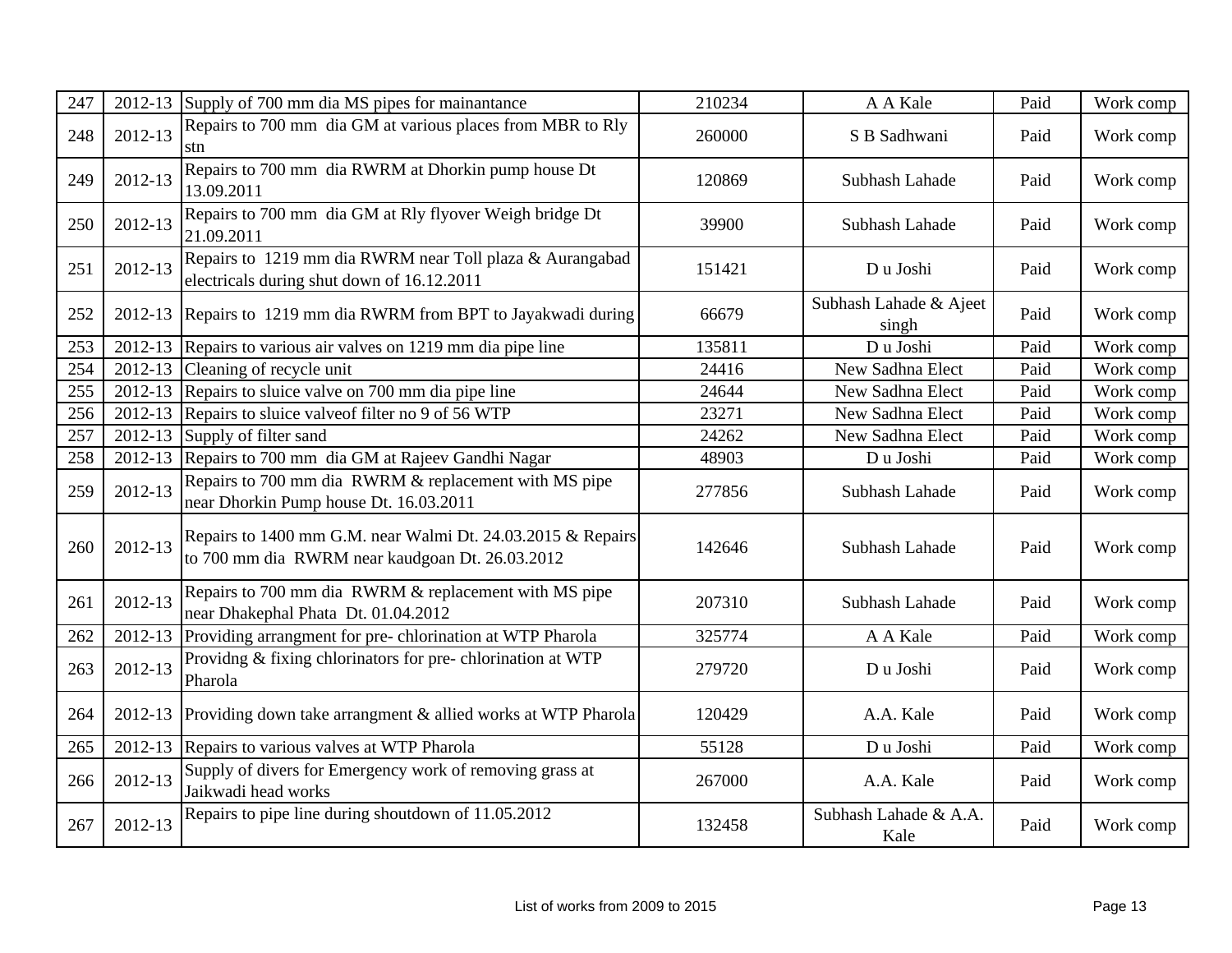| 268 | 2012-13 | Repairs to sluice valve on 700 mm dia G.M. and air valve on<br>1400 mm GM at Kranti chwok                                | 24741            | V.R. Mahajan                    | Paid | Work comp |
|-----|---------|--------------------------------------------------------------------------------------------------------------------------|------------------|---------------------------------|------|-----------|
| 269 |         | 2012-13 Repairs to sluice valve on sump pipe line at Kranti chwok                                                        | 24055            | V.R. Mahajan                    | Paid | Work comp |
| 270 | 2012-13 | Repairs to 700 mm dia G.M. at various places from Kranti<br>chwok to Rly stn.                                            | 151268           | Du Joshi & Ajeetsing            | Paid | Work comp |
| 271 | 2012-13 | Repairs to 700 mm dia G.M. near Dhoot Banglow Dt.<br>24.12.2012, Usmanpura Perolpump On 21.12.2012.                      | 66696            | Du Joshi                        | Paid | Work comp |
| 272 | 2012-13 | Identification of 700 mm $\&$ 1400 mm pipe line from Rly stn to<br>Kranti chwok for concerete road                       | 76322            | D u Joshi                       | Paid | Work comp |
| 273 | 2012-13 | Repairs to 700 mm dia G.M. near Goldi Cenema Dt. 11.12.2012,<br>Rly stn Flyover Bridge & RWRM at Kaudgoan Dt 30.11.2012. | 101328           | Subhash Lahade                  | Paid | Work comp |
| 274 | 2012-13 | Repairs to 700 mm dia RWRM at Dhorkin Pump house Hotel<br>Kiran                                                          | 79986            | Subhash Lahade                  | Paid | Work comp |
| 275 |         | 2012-13 Repairs to 700 mm dia PSC GM near Mule Banglow                                                                   | 195607           | Subhash Lahade                  | Paid | Work comp |
| 276 | 2012-13 | Repairs to 700 mm dia G.M. near Rly Stn (2 No.) & Reyan<br>School silkmill colony                                        | 89008            | Subhash Lahade                  | Paid | Work comp |
| 277 | 2012-13 | Repairs to 700 mm dia PSC GM near Dhoot Banglow Dt.<br>01.10.2012                                                        | 122510           | Subhash Lahade & Ajeet<br>singh | Paid | Work comp |
| 278 | 2012-13 | Repairs to 700 mm dia PSC GM near Fly over bridge<br>Silkmilcolony                                                       | 128710           | <b>Ajeetsing Shiledar</b>       | Paid | Work comp |
| 279 | 2012-13 | Shifting of 200 mm dia pipe line near Patwardhan Hospital<br>affecting in concrete road                                  | 224624           | <b>Ajeetsing Shiledar</b>       | Paid | Work comp |
| 280 | 2012-13 | Repairs to 700 mm dia G.M. near hoblikar Masala Dt.<br>10.10.2012 & Nakshatrawadi Pumhouse Dt. 20.12.2012.               | 74124            | M.S. Kathar & Subhash<br>Lahade | Paid | Work comp |
| 281 | 2012-13 | Repairs to 700 mm dia RWRM from Jayakwadi to BPT &<br>Jayakwadi Manifold pipe on 19.12.2012                              | 159873           | Subhash Lahade                  | Paid | Work comp |
| 282 | 2012-13 | Repairs to 700 mm dia RWRM from BPT to Nakshatrawadi on<br>19.12.2012                                                    | 58065            | D.U. Joshi                      | Paid | Work comp |
| 283 | 2012-13 | Repairs to 700 mm dia RWRM from Jayakwadi to BPT &<br>during shutdown of 28.06.2012                                      | 118648           | Subhash Lahade                  | Paid | Work comp |
| 284 | 2012-13 | Repairs to Air valve and providing MS pipe for protection at<br>BPT Dt. 23.01.2013                                       | $\boldsymbol{0}$ | Subhash Lahade                  |      | Spill     |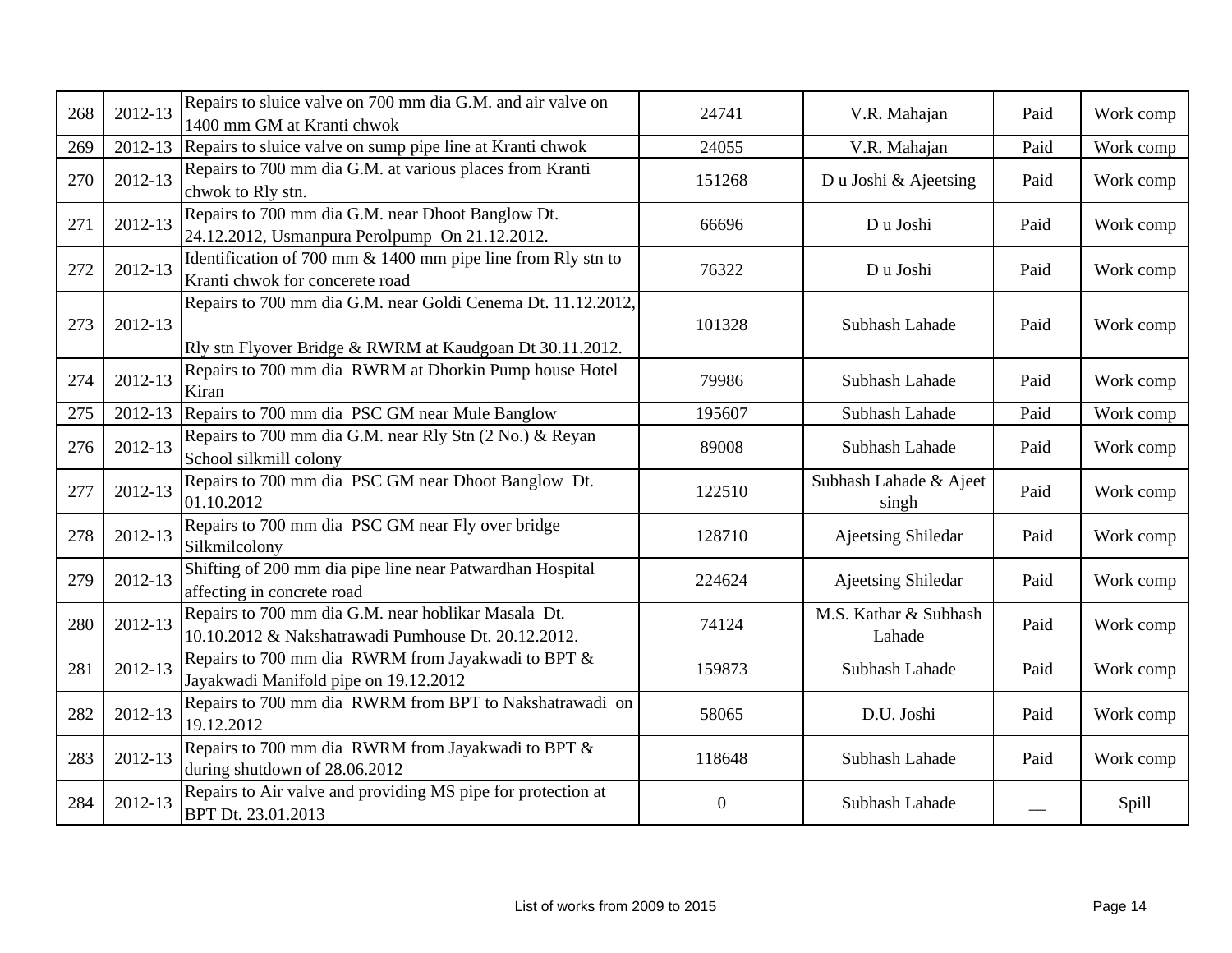| 285 | 2012-13 | Repairs to Air valve and providing MS pipe for protection at<br>Various places, Cleaning of Recycl Unit & Fixin of Butterfly<br>valve | $\boldsymbol{0}$ | A.A. Kale                                      |                          | Spill        |
|-----|---------|---------------------------------------------------------------------------------------------------------------------------------------|------------------|------------------------------------------------|--------------------------|--------------|
| 286 |         | 2012-13 Supply of Bleaching Powder Gr 1 for Pharola WTP                                                                               | 1320275          | Chlorochem Ind Kota                            | Paid                     | Work comp    |
| 287 |         | 2012-13 Supply of Bleaching Powder Gr 1 for Harsul WTP                                                                                | 270811           | <b>SVS Chemicals Pune</b>                      | Paid                     | Work comp    |
| 288 |         | 2012-13 Supply of PAC Powder for Pharola WTP                                                                                          | 5585745          | <b>SVS Chemicals Pune</b>                      | Paid                     | Spill        |
| 289 | 2012-13 | Supply of Chlorine for Pharola WTP                                                                                                    | 2078325          | Madhumay Udyog<br>Mumbai & Rang Rasayn<br>Pune | Paid                     | Work comp    |
| 290 |         | 2012-13 Supply of Bleaching Powder Gr 1 for Pharola WTP                                                                               | 1590520          | Chlorochem Ind Kota                            | Paid                     | Spill        |
| 291 |         | 2012-13 Supply of Ferric Alum gr 1 for pharola WTP                                                                                    | 1912500          | <b>Sark Chemicals</b>                          | Paid                     | Spill        |
| 292 | 2012-13 | Supply of Chlorine for Pharola WTP                                                                                                    | 1336415          | Madhumay Udyog<br>Mumbai & Rang Rasayn<br>Pune | Paid                     | Spill        |
| 293 |         | 2012-13 Cadastral survey for PWSS                                                                                                     | 178732           | Seema Consultant                               | Paid                     | Work comp    |
|     |         | 2013-2014                                                                                                                             |                  |                                                |                          |              |
| 294 | 2013-14 | Installation of flow meter on 700/1400/1200 dia pipe line at<br><b>MBR</b>                                                            | $\mathbf{0}$     | chetes control system                          |                          | spill        |
| 295 | 2013-14 | construction of compound wall and incrteasing height of<br>compound wall at WTP Pharola                                               | $\boldsymbol{0}$ | <b>R K Construction</b>                        | $\overline{\phantom{0}}$ | <b>Spill</b> |
| 296 | 2013-14 | Repairs of pipe line at 700 mmd with ms pipes at Matoshri<br>Vridhashram & Jakar Nanan                                                | $\mathbf{0}$     | Ajeetsingh Shiledar                            |                          | Spill work   |
| 297 | 2013-14 | Repairs to Air valve and providing MS pipe for protection at<br>BPT Dt. 23.01.2013                                                    | 108016           | Subhash Lahade                                 | Paid                     | Work comp    |
| 298 | 2013-14 | Repairs to Air valve and providing MS pipe for protection at<br>Various places, Cleaning of Recycl Unit & Fixin of Butterfly<br>valve | 242424           | A.A. Kale                                      | Paid                     | Work comp    |
| 299 |         | 2013-14 Repairs to 700 RWRM near Lohgaon phata Dt 18.03.2013                                                                          | 43379            | Subhash Lahade                                 | Paid                     | Work comp    |
| 300 | 2013-14 | Repairs to 700 RWRM near Dhakepal phata & Hotel Kiran Dt<br>06.04.2013                                                                | 67509            | Subhash Lahade                                 | Paid                     | Work comp    |
| 301 |         | 2013-14 Repairs to 700 RWRM near Lohgaon phata Dt 11.05.2013                                                                          | 48214            | A.A. Kale                                      | Paid                     | Work comp    |
| 302 | 2013-14 | Repairs to 700 pipe line at 56 WTP Dt 18.03.2013                                                                                      | 38248            | A.A. Kale                                      | Paid                     | Work comp    |
| 303 | 2013-14 | Providing & fixing Crane Hoist for Pharola WTP                                                                                        | 99354            | R B Helwade                                    | Paid                     | Work comp    |
| 304 |         | 2013-14 Scrapping of WTP filter beds                                                                                                  | 59899            | D U Joshi                                      | Paid                     | Work comp    |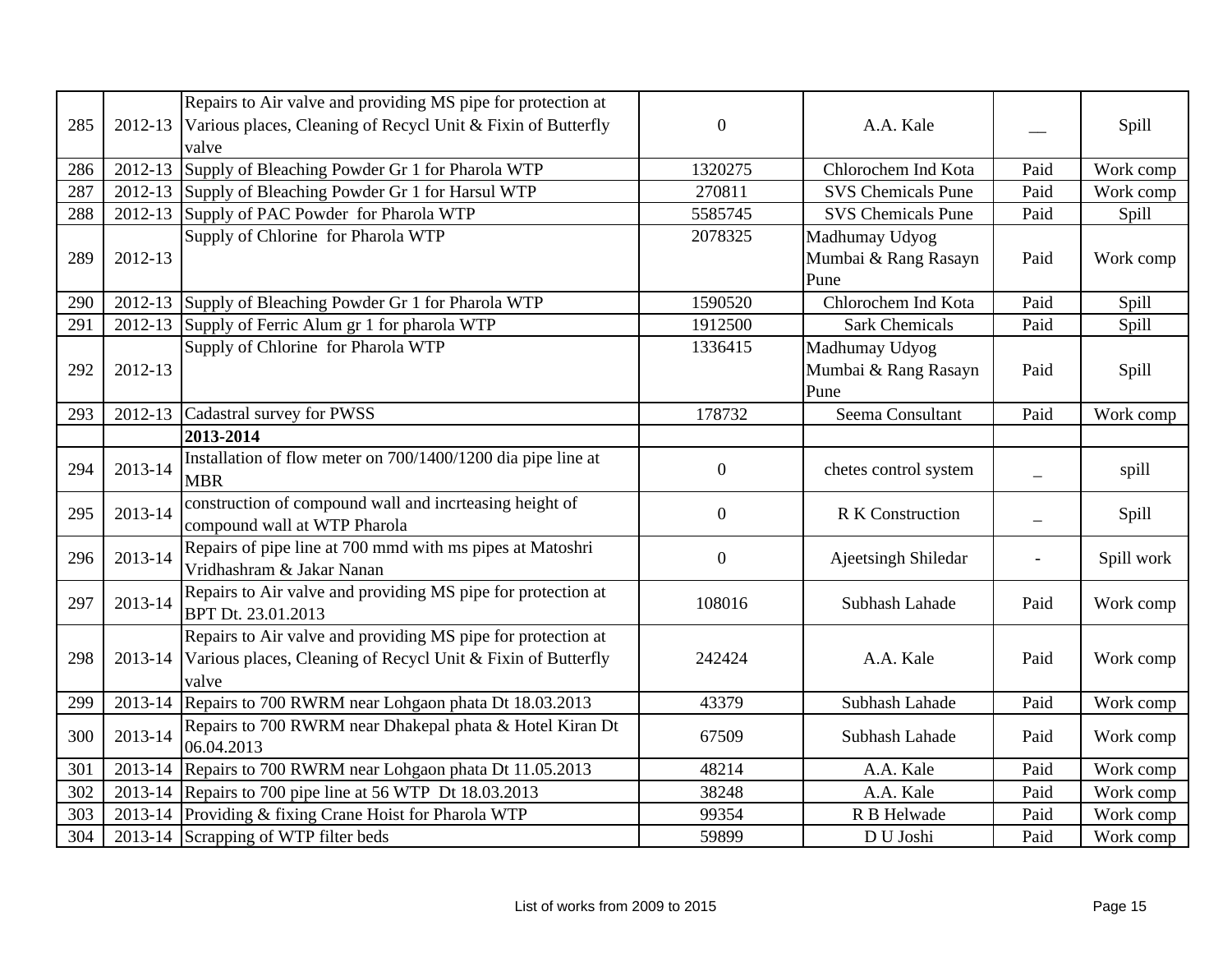| 305 | 2013-14 | Repairs to 700 mm dia PSC GM near Usmanpura Toilet Block<br>& Mahanubhaw Aashram                                                            | 86084  | D U Joshi      | Paid | Work comp |
|-----|---------|---------------------------------------------------------------------------------------------------------------------------------------------|--------|----------------|------|-----------|
| 306 | 2013-14 | Repairs to 1219 mm dia PWRM near Nakshtrawadi pump house<br>Dt 17.07.2013                                                                   | 46092  | D U Joshi      | Paid | Work comp |
| 307 | 2013-14 | Removing grass with help of Divers at Jayakwadi jackwell                                                                                    | 59800  | A.A. Kale      | Paid | Work comp |
| 308 | 2013-14 | Repairs to 700 mm dia RWRM near Kaudgaon & Takli Phata<br>Dt 29.05.2013 & 30.05.2013 & Repairs to 1219 mm dia<br>RWRM near Niranjan factory | 72040  | A.A. Kale      | Paid | Work comp |
| 309 | 2013-14 | Repairs to 700 mm dia PSC GM near Mahanubhaw Aashram,<br>Police Chowki, Beed bypass & Agri School                                           | 257167 | D U Joshi      | Paid | Work comp |
| 310 | 2013-14 | Repairs to 700 mm dia RWRM near Niranjan factory &<br>Jayakwadi Colony Dt 20.08.2013                                                        | 70925  | Subhash Lahade | Paid | Work comp |
| 311 | 2013-14 | Repairs to 700 mm dia PSC GM near Walmi Compoud Dt<br>31.03.2013                                                                            | 29555  | Ajeetsing      | Paid | Work comp |
| 312 | 2013-14 | Repairs to 700 mm dia PSC GM near Beed Bypass T Point, Maa<br>Baap Dargah & Matosherr Viradashram Dt 29.06.2013                             | 98945  | Ajeetsing      | Paid | Work comp |
| 313 | 2013-14 | Repairs to 700 mm dia PSC GM near Hotel Koliwda Dt<br>30.04.2013                                                                            | 29870  | D U Joshi      | Paid | Work comp |
| 314 | 2013-14 | Repairs to 700 mm dia PSC GM near Goidie Cinema & Globa<br>IMotors Silk mill colony Dt 19.08.2013                                           | 86488  | D U Joshi      | Paid | Work comp |
| 315 | 2013-14 | Repairs to 700 mm dia PSC GM near Hotel Oberoi & Govt<br>Engg Collage Dt 16.08.2013                                                         | 109728 | Ajeetsing      | Paid | Work comp |
| 316 | 2013-14 | Repairs to 700 mm dia PSC GM near Rly stn bhaji mandi,<br>oOsmanpura & Rly flyover Dt 30.01.2013, 02.02.2013 &<br>05.02.2013                | 127966 | D U Joshi      | Paid | Work comp |
| 317 | 2013-14 | Repairs to 700 mm dia PSC GM near BJP office Dt<br>15.022013                                                                                | 46396  | D U Joshi      | Paid | Work comp |
| 318 | 2013-14 | Cleaning of CLF No 1 & 2 of 56 MLD WTP                                                                                                      | 49735  | D U Joshi      | Paid | Work comp |
| 319 |         | 2013-14 Arrangement to maintain water quality at WTP                                                                                        | 209530 | D U Joshi      | Paid | Work comp |
| 320 | 2013-14 | Cleaning CLF & Inlet chamber/channel of 100 MLD WTP<br>during shutdown of 04.10.2013                                                        | 59009  | A.A. Kale      | Paid | Work comp |
| 321 | 2013-14 | Repairs of various valves of WTP during shutdown of<br>04.10.2013                                                                           | 69077  | D U Joshi      | Paid | Work comp |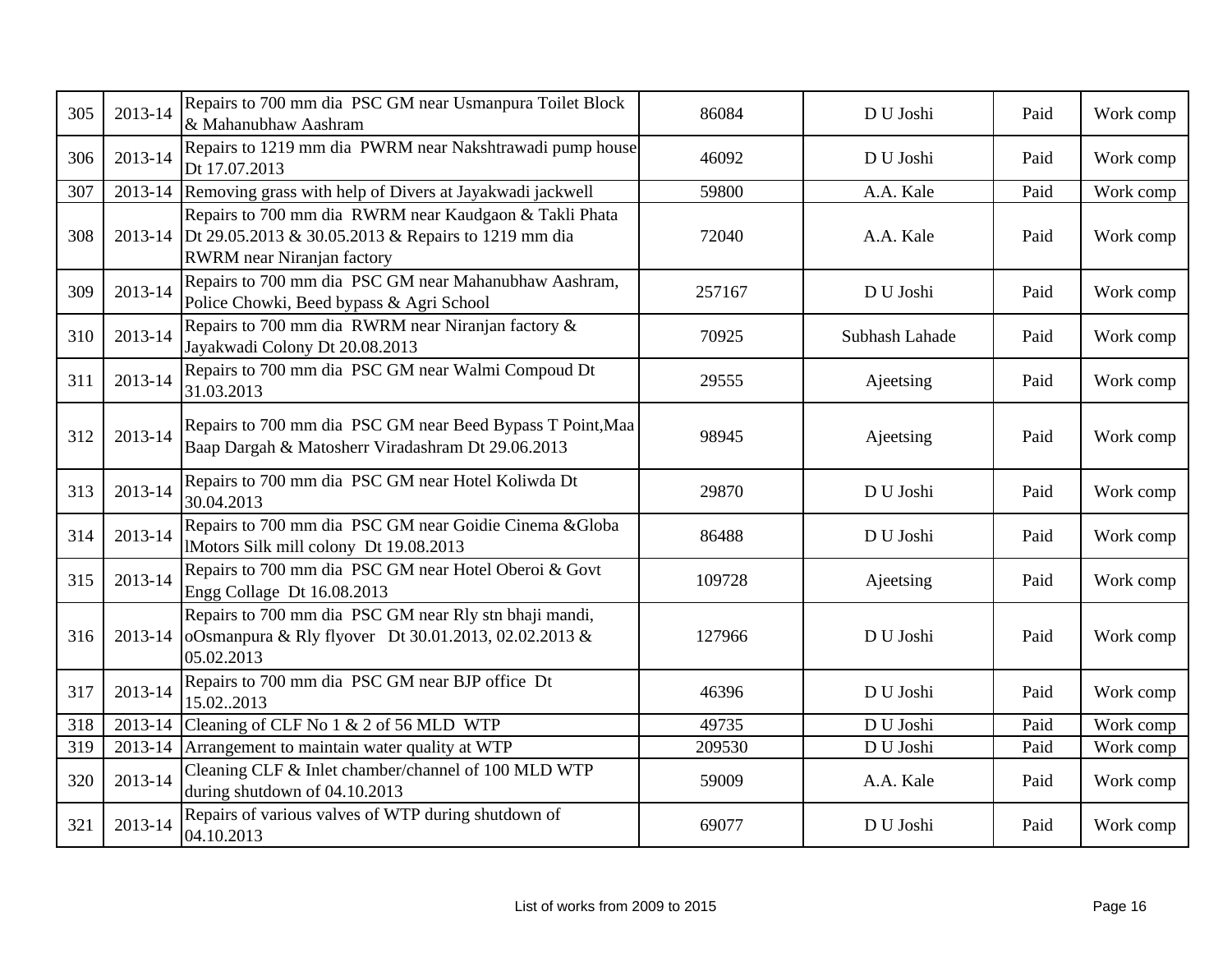| 322 | 2013-14 | Repairs to 750 mm dia pipe line near Hon Mayor bunglow $\&$<br>Suyog Colony Padampura                                                                                 | 279944           | M S Kathar                                     | Paid | Work comp  |
|-----|---------|-----------------------------------------------------------------------------------------------------------------------------------------------------------------------|------------------|------------------------------------------------|------|------------|
| 323 |         | 2013-14 Supply of 750 mm dia Jeefee joints                                                                                                                            | 39856            | <b>SMC</b> Infrastrastr                        | Paid | Work comp  |
| 324 | 2013-14 | Repairs to 700 mm dia PSC GM near Krantichowk flyover, &<br>Pagariya colony                                                                                           | 141337           | Du Joshi & Ajeetsing                           | Paid | Work comp  |
| 325 |         | Repairs to 700 mm dia PSC GM near Osmanpura Rashtrawadi<br>2013-14 Office, Chelipura Highschool, Plot no 1 Rajnagar, MTDC<br>office, Rly stn petrol pump, Jalan nagar | 174775           | D U Joshi                                      | Paid | Work comp  |
| 326 | 2013-14 | Arrangement to maintain water quality at WTP                                                                                                                          | 199134           | D U Joshi                                      | Paid | Work comp  |
| 327 |         | 2013-14 Supply of PAC Powder for Pharola WTP                                                                                                                          | 1028685          | <b>SVS Chemicals Pune</b>                      | Paid | Work comp  |
| 328 |         | 2013-14 Supply of Bleaching Powder Gr 1 for Pharola WTP                                                                                                               | 1088000          | Chlorochem Ind Kota                            | Paid | Work comp  |
| 329 |         | 2013-14 Supply of Ferric Alum gr 1 for pharola WTP                                                                                                                    | 5352406          | <b>Sark Chemicals</b>                          | Paid | Work comp  |
| 330 | 2013-14 | Supply of Chlorine for Pharola WTP                                                                                                                                    | 1717267          | Madhumay Udyog<br>Mumbai & Rang Rasayn<br>Pune | Paid | Work comp  |
| 331 |         | 2013-14 Supply of PAC Powder for Pharola WTP                                                                                                                          | 968760           | <b>SVS Chemicals Pune</b>                      | Paid | Spill      |
| 332 |         | 2013-14 Supply of Bleaching Powder Gr 1 for Pharola WTP                                                                                                               | 686720           | <b>SVS Chemicals Pune</b>                      | Paid | Spill      |
| 333 |         | 2013-14 Supply of Ferric Alum gr 1 for pharola WTP                                                                                                                    | 961200           | <b>Sark Chemicals</b>                          | Paid | Spill      |
| 334 | 2013-14 | Supply of Chlorine for Pharola WTP                                                                                                                                    | 859050           | Madhumay Udyog<br>Mumbai & Rang Rasayn<br>Pune | Paid | Spill      |
|     |         | 2014-15                                                                                                                                                               |                  |                                                |      |            |
| 335 | 2014-15 | Installation of flow meter on 700/1400/1200 dia pipe line at<br><b>MBR</b>                                                                                            | $\boldsymbol{0}$ | chetes control system                          |      | spill      |
| 336 | 2014-15 | construction of compound wall and incrteasing height of<br>compound wall at WTP Pharola                                                                               | $\boldsymbol{0}$ | R K Construction                               |      | Spill      |
| 337 | 2014-15 | Repairs of pipe line at 700 mmd with ms pipes at Matoshri<br>Vridhashram & Jakar Nanan                                                                                | $\boldsymbol{0}$ | Ajeetsingh Shiledar                            |      | Spill work |
| 338 | 2014-15 | providing Mesh for LBC & approach canal junction & near<br>Emergency pump house                                                                                       | 77871            | A.A. Kale                                      | Paid | Work comp  |
| 339 | 2014-15 | Repairs to 1400 mm dia GM near Taksali Mangal karyalya                                                                                                                |                  | Ajeetsingh Shiledar                            |      |            |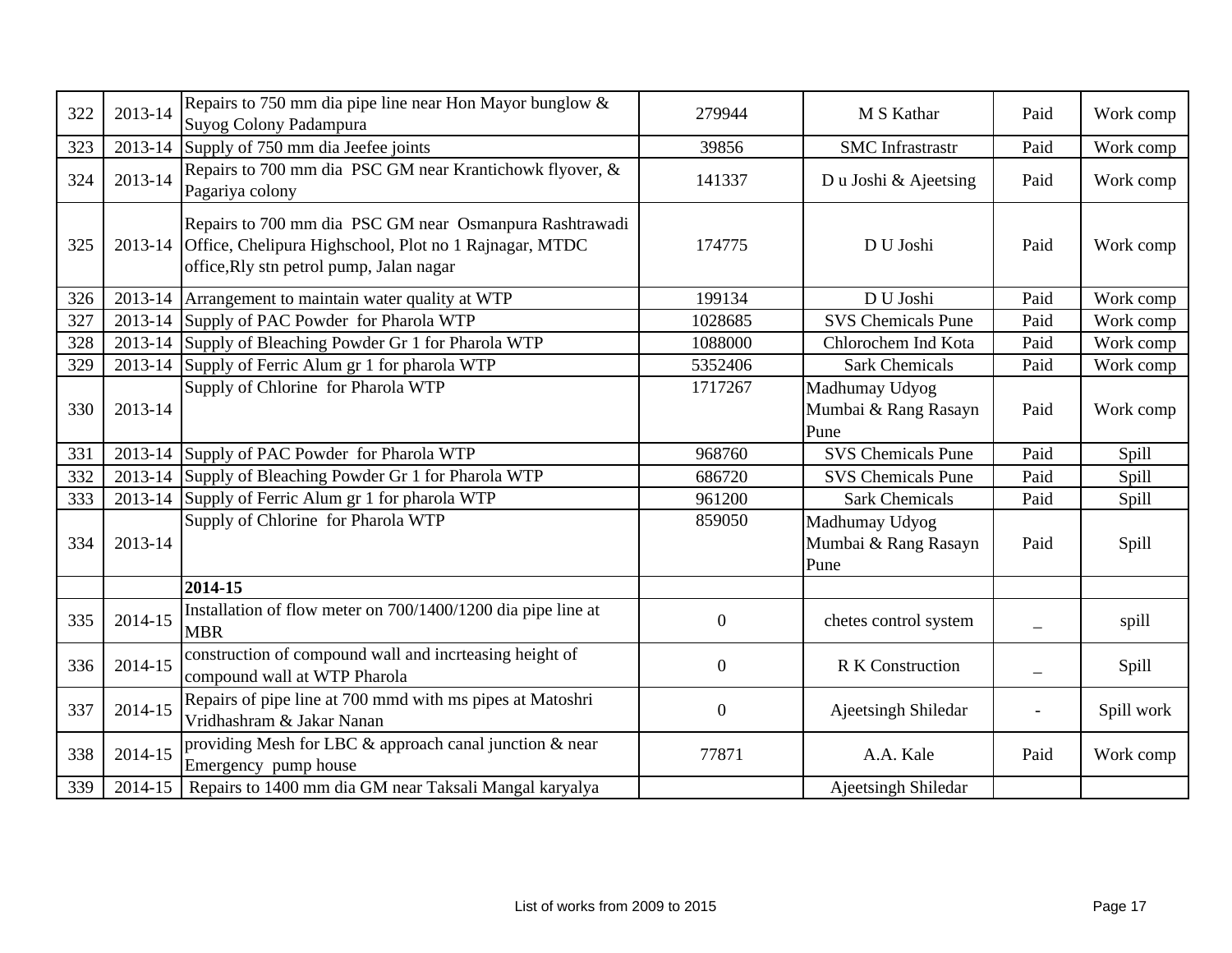| 340 | 2014-15 | Repairs to 1400 mm dia GM near Nath seeds Nallah & Repairs<br>to sluice valve near Walmi during shut down of 04.10.2013 |         | Du Joshi & Ajeetsing          |      |           |
|-----|---------|-------------------------------------------------------------------------------------------------------------------------|---------|-------------------------------|------|-----------|
| 341 | 2014-15 | Repairs to Filter pipe line of 100 MLD WTP Dt 05.11.2013                                                                | 77021   | Subhash Lahade                | Paid | Work comp |
| 342 | 2014-15 | Construction of compound wall & allied works at Pundlik nagar<br><b>ESR</b>                                             | 878462  | <b>Five star Construction</b> | Paid | Work comp |
| 343 |         | 2014-15 Repairs & servicing to chlorinator Pannels of WTP                                                               | 87700   | D U Joshi                     | Paid | Work comp |
| 344 | 2014-15 | Cleaning of Recycle Unit at WTP,                                                                                        |         | D U Joshi                     | Paid | Work comp |
| 345 | 2014-15 | Repairs to 700 mm dia PSC GM near Goldiee Cinema &, Jalan<br>nagar                                                      | 145120  | D U Joshi                     | Paid | Work comp |
| 346 | 2014-15 | Repairs to 700 mm dia PSC GM near Barahle Hospital,, Jalan<br>nagar, Global Auto, Over Bridge & Kranti chowk            | 137819  | Ajeetsingh Shiledar           | Paid | Work comp |
| 347 | 2014-15 | Repairs to 750 mm dia pipe line near Shriram Mandir<br>Padampura & Amc Shopping Complex                                 | 121008  | Ajeetsingh Shiledar           | Paid | Work comp |
| 348 | 2014-15 | Construction of RCC Valve chamber for sluice valve on 700 mm<br>dia GM at Laximibai Statue                              | 276828  | D U Joshi                     | Paid | Work comp |
| 349 | 2014-15 | Construction of RCC Valve chamber for Butterfly valve on<br>1400 mm dia GM at Ahilyabai Holkar chowk                    | 286239  | <b>Aman Associates</b>        | Paid | Work comp |
| 350 | 2014-15 | Emergency works regarding water quality at WTP                                                                          | 1194257 | D U Joshi                     | Paid | Work comp |
| 351 | 2014-15 | Repairs to 700 mm dia PSC GM near Walmi                                                                                 | 58575   | D U Joshi                     | Paid | Work comp |
| 352 | 2014-15 | Providing Labours at Pharola WTP                                                                                        | 144648  | D U Joshi                     | Paid | Work comp |
| 353 | 2014-15 | Cleaning of Recycl Unit at WTP                                                                                          | 37895   | D U Joshi                     | Paid | Work comp |
| 354 | 2014-15 | Repairs to 700 mm dia PSC GM near Mabap Dargah &<br>Nakshatrawadi Gest house                                            | 99478   | Ajeetsingh Shiledar           | Paid | Work comp |
| 355 | 2014-15 | Repairs to 700 mm dia PSC GM near Ajanta Way Bridge Tea<br>Point and Agriculturer School, Paithan Road                  | 194836  | D U Joshi                     | Paid | Work comp |
| 356 | 2014-15 | Repairs to 700 mm dia PSC GM near Oberoy Office, Digjam<br>Shop, Kranti Chowk & MTDC,                                   | 212943  | D U Joshi                     | Paid | Work comp |
| 357 | 2014-15 | Providing Aerldite Treatment to MS pipe at 100 MLD WTP                                                                  | 77792   | R B Helwade                   | Paid | Work comp |
| 358 |         | 2014-15 Transportation of MS pipe at Pharola WTP                                                                        | 43600   | D U Joshi                     | Paid | Work comp |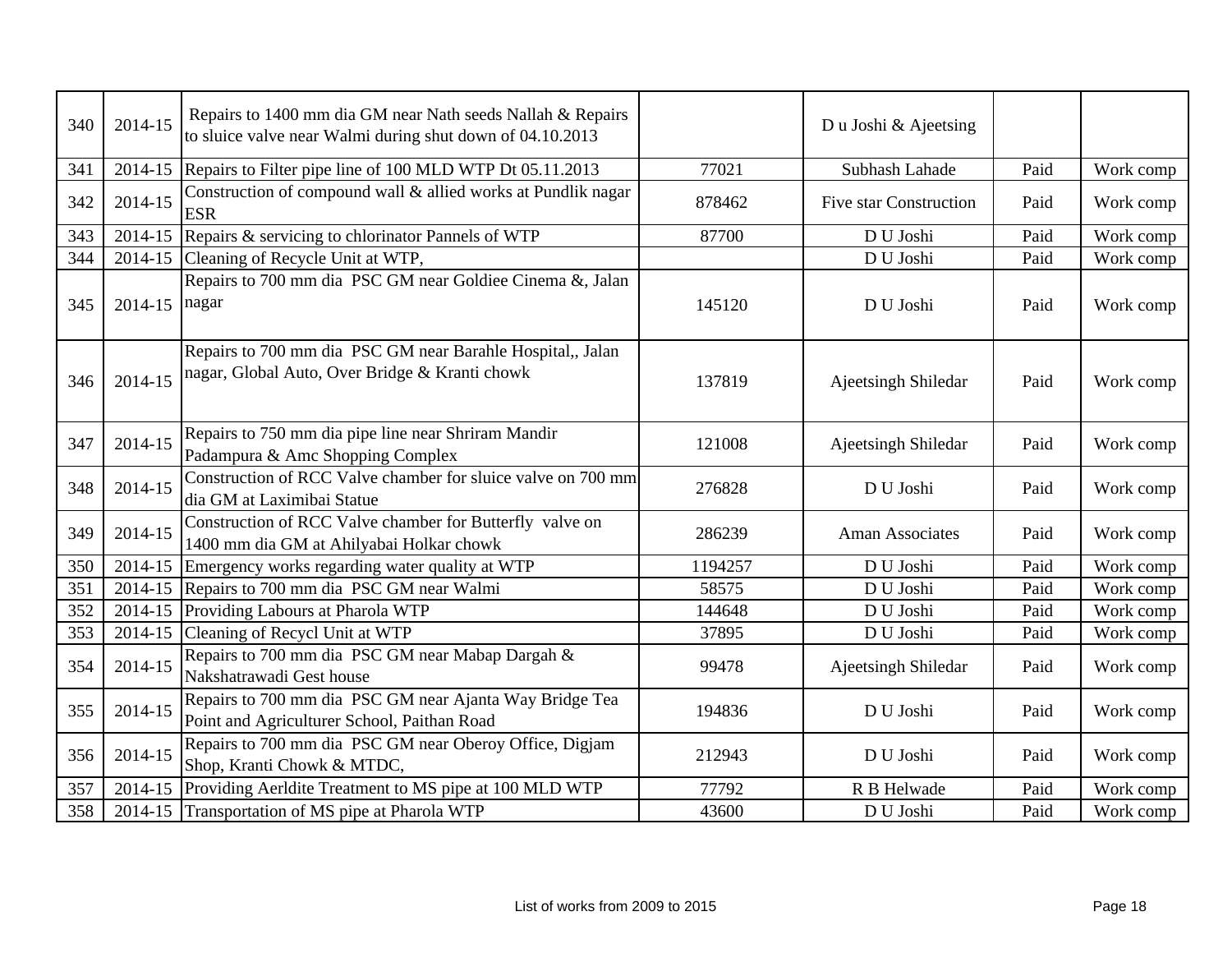| 359 | 2014-15 | Cunstruction of RCC chember for 1400 mm dia MS pipe line at<br>Vedant Nagar                           | 317619  | Aman Associates                                | Paid                   | Work comp                                     |
|-----|---------|-------------------------------------------------------------------------------------------------------|---------|------------------------------------------------|------------------------|-----------------------------------------------|
| 360 |         | 2014-15 Repairs to 700 mm dia PSC GM on 04.01.2014                                                    | 194495  | D U Joshi                                      | Paid                   | Work comp                                     |
| 361 |         | 2014-15 Repairing leakages on Cidco Express line                                                      | 46080   | Aman Associates                                | Paid                   | Work comp                                     |
| 362 | 2014-15 | M&R to 1400 mm dia Main line at Rly Stn. And Providing<br>repairs to 700 mm dia valve at Kranti Chowk | 61972   | <b>Aman Associates</b>                         | Paid                   | Work comp                                     |
| 363 | 2014-15 | Repairs to Ari Valve and Sluice valve in proposed concrate road<br>at Rly Stn.                        | 45213   | Ajeetsingh Shiledar                            | Paid                   | Work comp                                     |
| 364 | 2014-15 | Providing and Repairs to 700 mm GM infron of Hotel Classic                                            | 44304   | Ajeetsingh Shiledar                            | Paid                   | Work comp                                     |
| 365 |         | 2014-15 Providing and Repairs to 700 mm GM at Beed bypass Tea point                                   | 45430   | Ajeetsingh Shiledar                            | Paid                   | Work comp                                     |
| 366 | 2014-15 | Providing and Repairs to 1219 mm dia main line From<br>Jayakwadi to Nakshtrawadi                      | 105714  | D U Joshi                                      | Paid                   | Work comp                                     |
| 367 | 2014-15 | Supply of Bleaching Powder Gr 1 for Pharola WTP                                                       | 272000  | Chlorochem Ind Kota                            | Submited<br>to Account | Work<br>Complite                              |
| 368 | 2014-15 | Supply of PAC Powder for Pharola WTP                                                                  | 1393340 | <b>SVS</b> Chemicals Pune                      | Submited<br>to Account | Work<br>Complite                              |
| 369 | 2014-15 | Supply of Bleaching Powder Gr 1 for Pharola WTP                                                       | 963480  | <b>SVS</b> Chemicals Pune                      | Submited<br>to Account | Work<br>Complite                              |
| 370 | 2014-15 | Supply of Ferric Alum gr 1 for pharola WTP                                                            | 1049374 | <b>Sark Chemicals</b>                          | Submited<br>to Account | Work<br>Complite                              |
| 371 | 2014-15 | Supply of Chlorine for Pharola WTP                                                                    | 1136100 | Madhumay Udyog<br>Mumbai & Rang Rasayn<br>Pune | Submited<br>to Account | Work<br>Complite                              |
| 372 | 2014-15 | Supply of Chlorine for Pharola WTP                                                                    | 435047  | Madhumay Udyog<br>Mumbai & Rang Rasayn<br>Pune | Submited<br>to Account | Contract<br>terminated<br>due to hand<br>over |
| 373 |         | 2014-15 Supply of PAC Powder for Pharola WTP                                                          | 490400  | <b>SVS Chemicals Pune</b>                      | Submited<br>to Account | Contract<br>terminated<br>due to hand<br>over |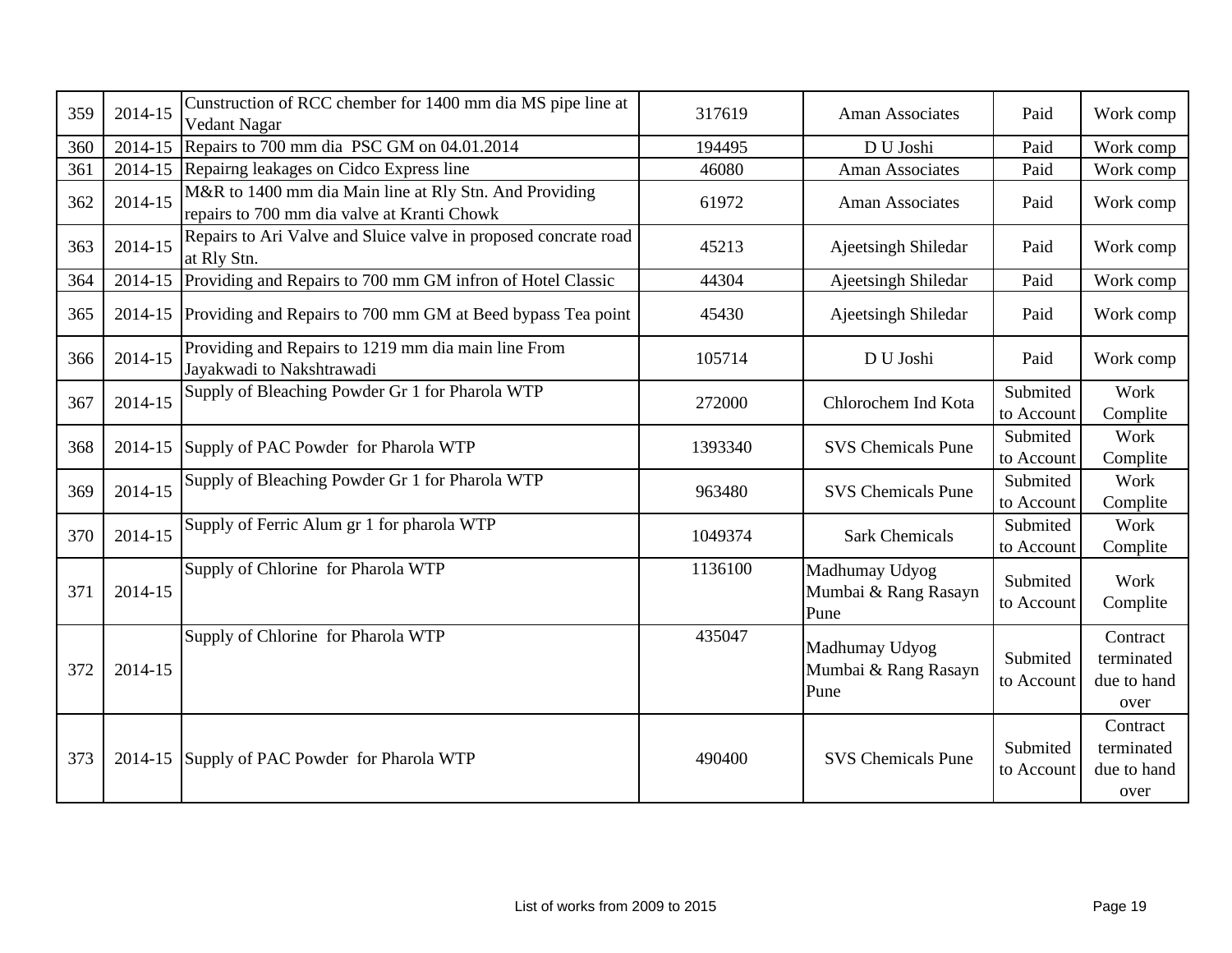|     |         | Supply of Bleaching Powder Gr 1 for Pharola WTP                                                           |          |                                | Submited               | Contract<br>terminated |
|-----|---------|-----------------------------------------------------------------------------------------------------------|----------|--------------------------------|------------------------|------------------------|
| 374 | 2014-15 |                                                                                                           | 536000   | <b>SVS Chemicals Pune</b>      | to Account             | due to hand            |
|     |         |                                                                                                           |          |                                |                        | over                   |
| 375 | 2014-15 | Supply of Chlorine- di - Oxide treatment to Pharola WTP                                                   | 850000   | SVS Aqua Pune                  | Submited               | Work                   |
|     |         |                                                                                                           |          |                                | to Account             | Complite               |
| 376 | 2014-15 | Supply of Chlorine- di - Oxide treatment to Pharola WTP                                                   | 1150000  | SVS Aqua Pune                  | Submited               | Work                   |
|     |         |                                                                                                           |          |                                | to Account             | Complite               |
| 377 | 2014-15 | Supply of Ferric Alum gr 1 for pharola WTP                                                                | 356000   | <b>Sark Chemicals</b>          | Submited<br>to Account | Work<br>Complite       |
|     |         | Supply of Ferric Alum gr 1 for pharola WTP                                                                |          |                                | Submited               | Work                   |
| 378 | 2014-15 |                                                                                                           | 1334197  | <b>Sark Chemicals</b>          | to Account             | Complite               |
|     |         |                                                                                                           |          |                                |                        |                        |
|     |         |                                                                                                           |          |                                |                        |                        |
|     |         |                                                                                                           |          |                                |                        |                        |
|     |         | <b>Sujal Nirmal Work</b>                                                                                  |          |                                |                        |                        |
| 379 | 2009-10 | Repacement of Existing PSC Gravity pipeline from                                                          | 51598398 | <b>SMC</b> Infrastructure Pvt. | R.A.1st                | Work In                |
|     |         | Nakshatrawadi MBR to City Area And Allied works.                                                          |          | Ltd                            |                        | Progress               |
| 380 | 2009-10 | Repacement of Existing PSC Gravity pipeline from                                                          | 46331750 | <b>SMC</b> Infrastructure Pvt. | R.A.2st                | Work In                |
|     |         | Nakshatrawadi MBR to City Area And Allied works.                                                          |          | Ltd                            |                        | Progress               |
| 381 | 2009-10 | Consulting Charges for Repacement of Existing PSC<br>Gravity pipeline from Nakshatrawadi MBR to City Area | 2540855  | Unity Cunsultant Pvt. Ltd      | R.A.1st                | Work In                |
|     |         | And Allied works.                                                                                         |          |                                |                        | Progress               |
|     |         | Repacement of Existing PSC Gravity pipeline from                                                          |          | <b>SMC</b> Infrastructure Pvt. |                        | Work In                |
| 382 | 2009-10 | Nakshatrawadi MBR to City Area And Allied works.                                                          | 33839158 | Ltd                            | R.A.3rd                | Progress               |
| 383 | 2009-10 | Repacement of Existing PSC Gravity pipeline from                                                          | 51766396 | <b>SMC</b> Infrastructure Pvt. | R.A.4th                | Work In                |
|     |         | Nakshatrawadi MBR to City Area And Allied works.                                                          |          | Ltd                            |                        | Progress               |
| 384 | 2010-11 | Repacement of Existing PSC Gravity pipeline from                                                          | 23905544 | <b>SMC</b> Infrastructure Pvt. | R.A.5th                | Work In                |
|     |         | Nakshatrawadi MBR to City Area And Allied works.                                                          |          | Ltd                            |                        | Progress               |
| 385 | 2010-11 | Repacement of Existing PSC Gravity pipeline from                                                          | 11532661 | <b>SMC</b> Infrastructure Pvt. | R.A.6th                | Work In                |
|     |         | Nakshatrawadi MBR to City Area And Allied works.                                                          |          | Ltd                            |                        | Progress               |
| 386 | 2010-11 | Consulting Charges for Repacement of Existing PSC                                                         |          |                                |                        | Work In                |
|     |         | Gravity pipeline from Nakshatrawadi MBR to City Area<br>And Allied works.                                 | 3127208  | Unity Cunsultant Pvt. Ltd      | R.A.2st                | Progress               |
|     |         |                                                                                                           |          |                                |                        |                        |